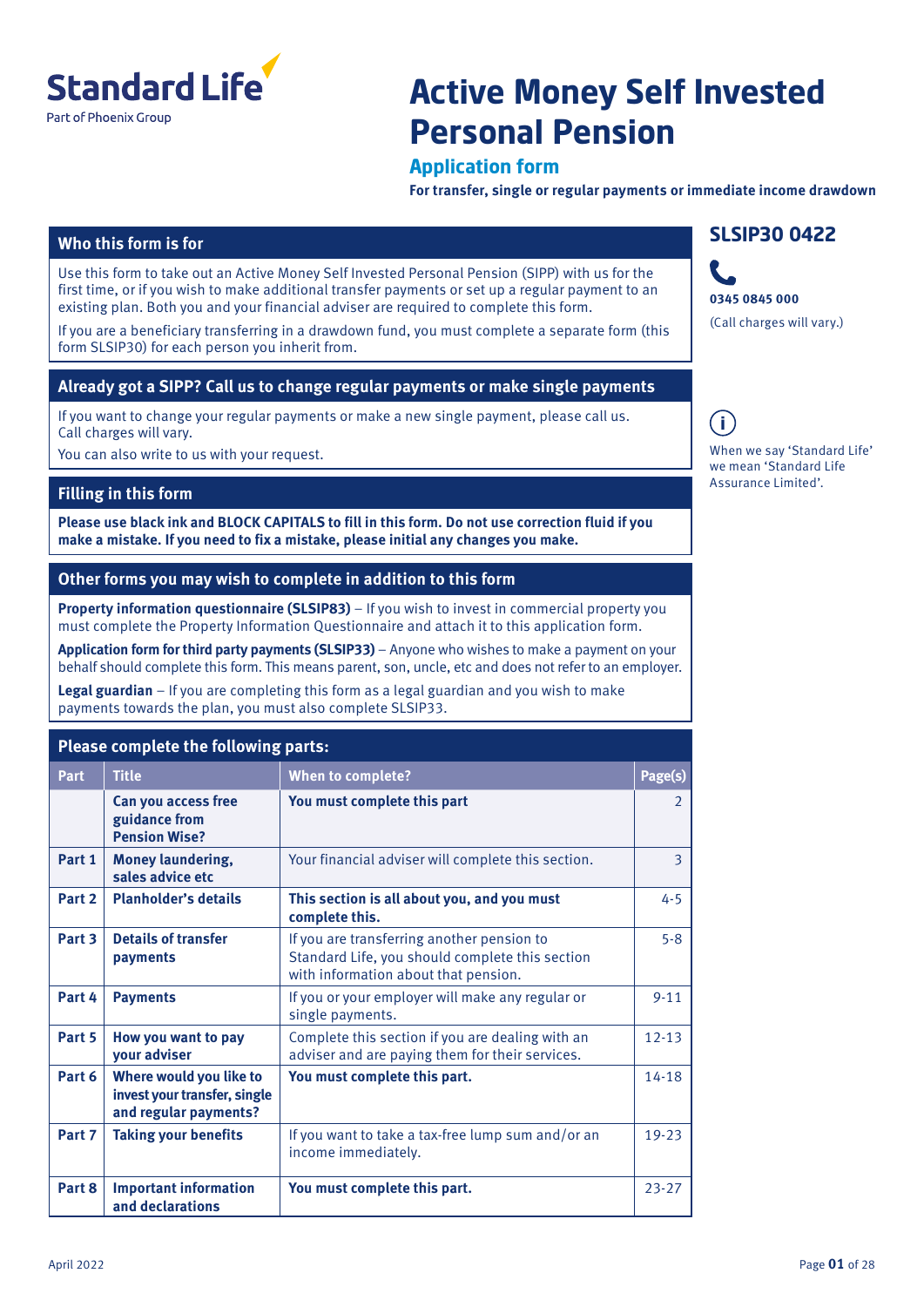| ×<br>۰. | ×<br>۰. | ×, |  |
|---------|---------|----|--|
|         |         |    |  |

**Pension Wise** 

|                                                                      |                                                                                                                                                                                   | Can you access free guidance from Pension Wise?                                                                                                                                                     |                                                                                                     |  |                                                                                                                                                                                                                                         |  |  |  |
|----------------------------------------------------------------------|-----------------------------------------------------------------------------------------------------------------------------------------------------------------------------------|-----------------------------------------------------------------------------------------------------------------------------------------------------------------------------------------------------|-----------------------------------------------------------------------------------------------------|--|-----------------------------------------------------------------------------------------------------------------------------------------------------------------------------------------------------------------------------------------|--|--|--|
| Are you age 50 or over?                                              |                                                                                                                                                                                   |                                                                                                                                                                                                     |                                                                                                     |  |                                                                                                                                                                                                                                         |  |  |  |
| Yes $\vert$                                                          | No                                                                                                                                                                                | Pension Wise appointments are only available to those aged 50<br>or older.<br>Please move on to Part 1 of the form                                                                                  |                                                                                                     |  |                                                                                                                                                                                                                                         |  |  |  |
| withdraw money from it?                                              |                                                                                                                                                                                   | Is one of the reasons you are transferring this pension or making a payment because you plan to                                                                                                     |                                                                                                     |  |                                                                                                                                                                                                                                         |  |  |  |
| Yes                                                                  | <b>No</b><br>$\rightarrow$ Before you come to withdraw money from your pension in the<br>Wise, who will help you understand your options.<br>Please move on to Part 1 of the form | future, we recommend you have an appointment with Pension                                                                                                                                           |                                                                                                     |  |                                                                                                                                                                                                                                         |  |  |  |
| If you answered yes, please complete the Pension Wise section below. |                                                                                                                                                                                   |                                                                                                                                                                                                     |                                                                                                     |  |                                                                                                                                                                                                                                         |  |  |  |
|                                                                      |                                                                                                                                                                                   | Before returning this form, you should take free pensions guidance from Pension Wise                                                                                                                |                                                                                                     |  | <b>Pension</b>                                                                                                                                                                                                                          |  |  |  |
| pension savings.                                                     |                                                                                                                                                                                   | We strongly recommend you seek guidance or financial advice before deciding what to do with your                                                                                                    |                                                                                                     |  | <b>Wise</b>                                                                                                                                                                                                                             |  |  |  |
| called Pension Wise.                                                 |                                                                                                                                                                                   | Before returning this form, you should use the government's free, impartial guidance service,                                                                                                       |                                                                                                     |  | An appointment with<br>Pension Wise is free and<br>will help you understand                                                                                                                                                             |  |  |  |
|                                                                      | <b>Booking a Pension Wise Appointment is easy</b>                                                                                                                                 |                                                                                                                                                                                                     |                                                                                                     |  | what your overall financial                                                                                                                                                                                                             |  |  |  |
|                                                                      |                                                                                                                                                                                   | The quickest and easiest way for you to book an appointment with one of their Pensions Specialists<br>is by visiting www.moneyhelper.org.uk/nudge-public or by giving them a call on 0800 138 3944. |                                                                                                     |  | situation will be when you<br>retire. Some of the topics<br>a Pensions Specialist will<br>talk you through to help<br>you make an informed<br>choice are:<br>- The options available,<br>- The tax implications<br>of accessing pension |  |  |  |
| Wise appointment for you.                                            |                                                                                                                                                                                   | You can also contact us on 0800 634 7476 (call charges will vary) and we can arrange a Pension                                                                                                      |                                                                                                     |  |                                                                                                                                                                                                                                         |  |  |  |
|                                                                      |                                                                                                                                                                                   | You could also speak with a Financial Adviser to get a personal recommendation. There is likely to<br>be a cost for financial advice, but it could save you money in the long run.                  |                                                                                                     |  |                                                                                                                                                                                                                                         |  |  |  |
|                                                                      |                                                                                                                                                                                   | You can go to www.moneyhelper.org.uk to find a Financial Adviser in your area.                                                                                                                      |                                                                                                     |  |                                                                                                                                                                                                                                         |  |  |  |
| this decision?                                                       |                                                                                                                                                                                   | Have you had a free appointment with Pension Wise or taken financial advice about                                                                                                                   |                                                                                                     |  | savings and,<br>- What you should check                                                                                                                                                                                                 |  |  |  |
| Yes, I've had a Pension Wise<br>appointment                          |                                                                                                                                                                                   | Yes, I've paid for financial<br>advice                                                                                                                                                              | No, I chose not to have a free<br><b>Pension Wise appointment or</b><br>to pay for financial advice |  | before you make any<br>decisions<br>You'll also find out about<br>the other factors you<br>need to think about when                                                                                                                     |  |  |  |
| I was aware I could use                                              |                                                                                                                                                                                   | I was aware I could pay                                                                                                                                                                             | Please tell us why;                                                                                 |  | considering your options.                                                                                                                                                                                                               |  |  |  |
| <b>Pension Wise before</b><br>I received this form                   |                                                                                                                                                                                   | for financial advice before<br>I received this form                                                                                                                                                 | 1. I've already decided<br>what I want to do                                                        |  |                                                                                                                                                                                                                                         |  |  |  |
| No  <br>Yes $\Box$                                                   |                                                                                                                                                                                   | $Yes$ $\Box$<br>No                                                                                                                                                                                  | 2. I don't have time                                                                                |  |                                                                                                                                                                                                                                         |  |  |  |
| <b>IMPORTANT</b>                                                     |                                                                                                                                                                                   | If your personal circumstances change, you should speak with                                                                                                                                        | 3. I need money<br>urgently                                                                         |  |                                                                                                                                                                                                                                         |  |  |  |
| with Pension Wise                                                    |                                                                                                                                                                                   | your Financial Adviser or consider having another appointment                                                                                                                                       | 4. Pension Wise will<br>not be personalised<br>to my circumstances                                  |  |                                                                                                                                                                                                                                         |  |  |  |
|                                                                      |                                                                                                                                                                                   |                                                                                                                                                                                                     | 5. I'd rather not say                                                                               |  |                                                                                                                                                                                                                                         |  |  |  |
|                                                                      |                                                                                                                                                                                   |                                                                                                                                                                                                     | 6. Other                                                                                            |  |                                                                                                                                                                                                                                         |  |  |  |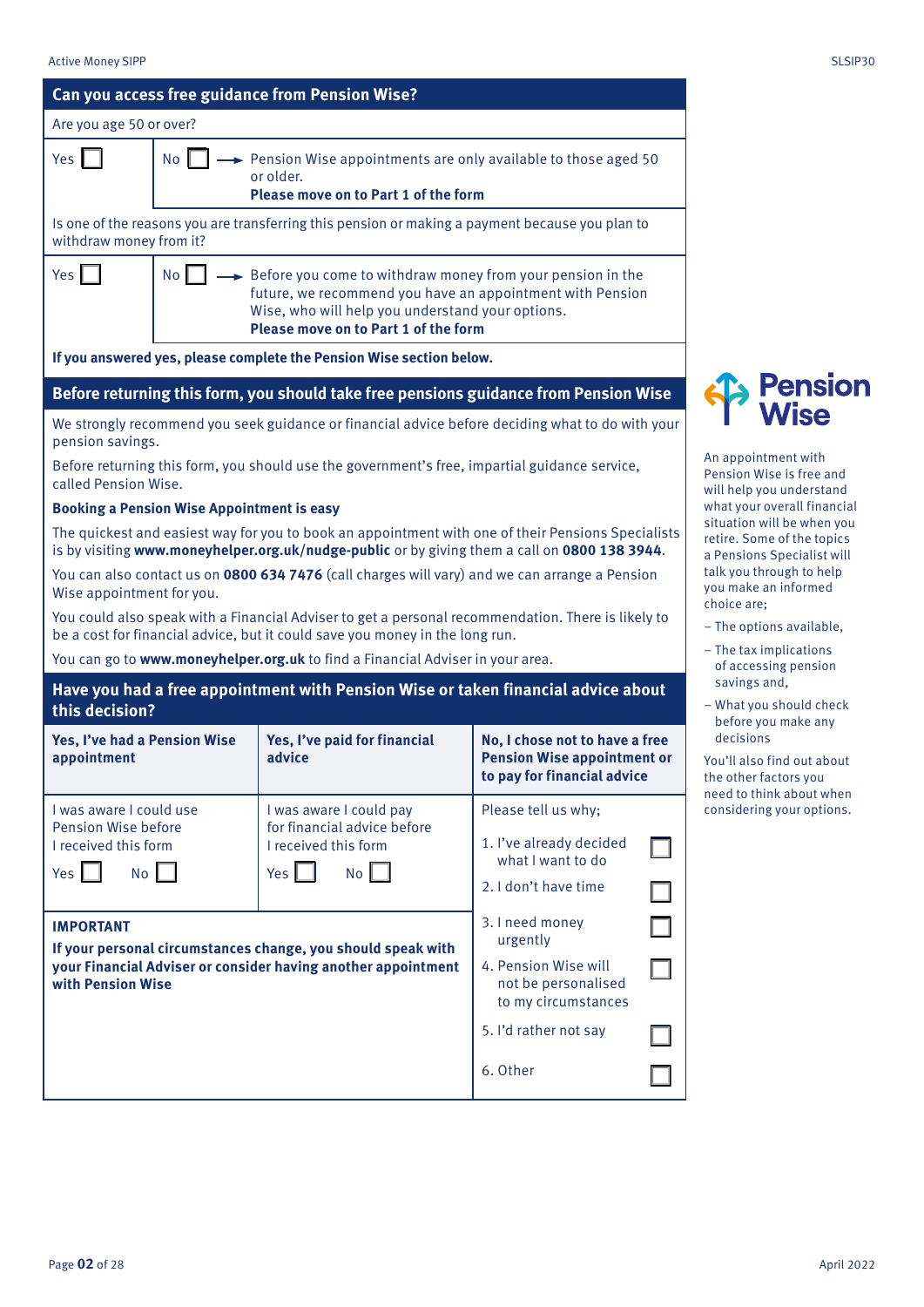|                                                                                                                                                                                      | Your financial adviser will complete this section. |  |                        |              |                                                                                                                                                                                                   |                                                                                          |
|--------------------------------------------------------------------------------------------------------------------------------------------------------------------------------------|----------------------------------------------------|--|------------------------|--------------|---------------------------------------------------------------------------------------------------------------------------------------------------------------------------------------------------|------------------------------------------------------------------------------------------|
| <b>Money Laundering</b>                                                                                                                                                              |                                                    |  |                        |              |                                                                                                                                                                                                   |                                                                                          |
| To comply with the Money Laundering Regulations please complete the following:                                                                                                       |                                                    |  |                        |              |                                                                                                                                                                                                   |                                                                                          |
| Identity of applicant verified                                                                                                                                                       |                                                    |  |                        |              |                                                                                                                                                                                                   |                                                                                          |
| I/We confirm that:                                                                                                                                                                   |                                                    |  |                        |              |                                                                                                                                                                                                   |                                                                                          |
| The information in Part 2 was obtained by me/us in relation to the customer, and                                                                                                     |                                                    |  |                        |              |                                                                                                                                                                                                   |                                                                                          |
| • The evidence I/we have obtained to verify the identity of the customer meets the standard<br>evidence set out within the guidance for the UK Financial Sector issued by the JMLSG. |                                                    |  |                        |              |                                                                                                                                                                                                   | Please place cross in box.                                                               |
| <b>Sales advice details</b>                                                                                                                                                          |                                                    |  |                        |              |                                                                                                                                                                                                   | Sales advice - We will                                                                   |
| 1. Basis of sale                                                                                                                                                                     |                                                    |  | Whole of market $\Box$ |              | Other                                                                                                                                                                                             | return this form for transfer<br>business if you do not                                  |
| If 'Other',<br>please specify                                                                                                                                                        |                                                    |  |                        |              |                                                                                                                                                                                                   | complete this part.                                                                      |
| 2. I confirm that this client has been provided with<br>financial advice, including a personal recommendation<br>for this transaction and investment choice.                         |                                                    |  |                        | $Yes$ $\Box$ | <b>No</b><br>Please see                                                                                                                                                                           | Advice not given - If your<br>client has not been provided<br>with advice and would like |
| 3. We can confirm the Bank verification we received is sufficient<br>to demonstrate our client's ownership of this bank account.                                                     |                                                    |  |                        |              | 'Advice not given'<br>side note.                                                                                                                                                                  | immediate drawdown they<br>cannot use this form. Please                                  |
|                                                                                                                                                                                      |                                                    |  |                        |              | We can confirm this document was received at a direct one to one meeting with our client OR<br>that we have spoken with our client to verify the documentation received from them by e mail or    | ask your client to contact<br>Standard Life to proceed                                   |
| post was issued by our client and this is not a fraudulent request.                                                                                                                  |                                                    |  |                        |              |                                                                                                                                                                                                   | with this transaction.                                                                   |
| 4. I confirm that any Adviser Charges paid from this pension plan meet the HMRC requirements                                                                                         |                                                    |  |                        |              | to be authorised member payments and therefore will be as a result of a genuinely commercial<br>remuneration arrangement I have with the planholder, will be an appropriate amount for the advice |                                                                                          |
|                                                                                                                                                                                      |                                                    |  |                        |              | or services provided and will only be for advice or services given in relation to this pension plan.                                                                                              |                                                                                          |
| piece of business for your client.                                                                                                                                                   |                                                    |  |                        |              | By completing this part, you are confirming that you are taking responsibility for submitting this                                                                                                |                                                                                          |
| <b>Financial Adviser details and signature</b>                                                                                                                                       |                                                    |  |                        |              |                                                                                                                                                                                                   |                                                                                          |
| <b>Business writer</b>                                                                                                                                                               |                                                    |  |                        |              |                                                                                                                                                                                                   |                                                                                          |
| name(s)                                                                                                                                                                              |                                                    |  |                        |              |                                                                                                                                                                                                   |                                                                                          |
| Agency name                                                                                                                                                                          |                                                    |  |                        |              |                                                                                                                                                                                                   |                                                                                          |
| Agency code                                                                                                                                                                          |                                                    |  |                        |              |                                                                                                                                                                                                   |                                                                                          |
| Name of<br>regulator                                                                                                                                                                 |                                                    |  |                        |              |                                                                                                                                                                                                   |                                                                                          |
| FCA or<br>authorisation                                                                                                                                                              |                                                    |  |                        |              |                                                                                                                                                                                                   |                                                                                          |
| number                                                                                                                                                                               |                                                    |  |                        |              |                                                                                                                                                                                                   |                                                                                          |
| <b>Signed</b><br>$\blacktriangleright$                                                                                                                                               |                                                    |  |                        |              |                                                                                                                                                                                                   |                                                                                          |
| <b>Date</b><br>(DD/MM/YYYY)                                                                                                                                                          |                                                    |  |                        |              |                                                                                                                                                                                                   | Adviser's signature required.                                                            |
| Signatory's<br>name                                                                                                                                                                  |                                                    |  |                        |              |                                                                                                                                                                                                   |                                                                                          |
| Position                                                                                                                                                                             |                                                    |  |                        |              |                                                                                                                                                                                                   |                                                                                          |
| Contact's<br>name                                                                                                                                                                    |                                                    |  |                        |              |                                                                                                                                                                                                   | <b>Contact</b> - Who should we                                                           |
| Telephone-<br>Office                                                                                                                                                                 |                                                    |  |                        |              |                                                                                                                                                                                                   | contact with any questions<br>about this application?                                    |
| Telephone-<br>Mobile                                                                                                                                                                 |                                                    |  |                        |              |                                                                                                                                                                                                   |                                                                                          |
| <b>Email address</b>                                                                                                                                                                 |                                                    |  |                        |              |                                                                                                                                                                                                   |                                                                                          |
|                                                                                                                                                                                      | @                                                  |  |                        |              |                                                                                                                                                                                                   |                                                                                          |
|                                                                                                                                                                                      |                                                    |  |                        |              |                                                                                                                                                                                                   |                                                                                          |

**Part 1 – Money Laundering, sales advice and Financial Adviser details**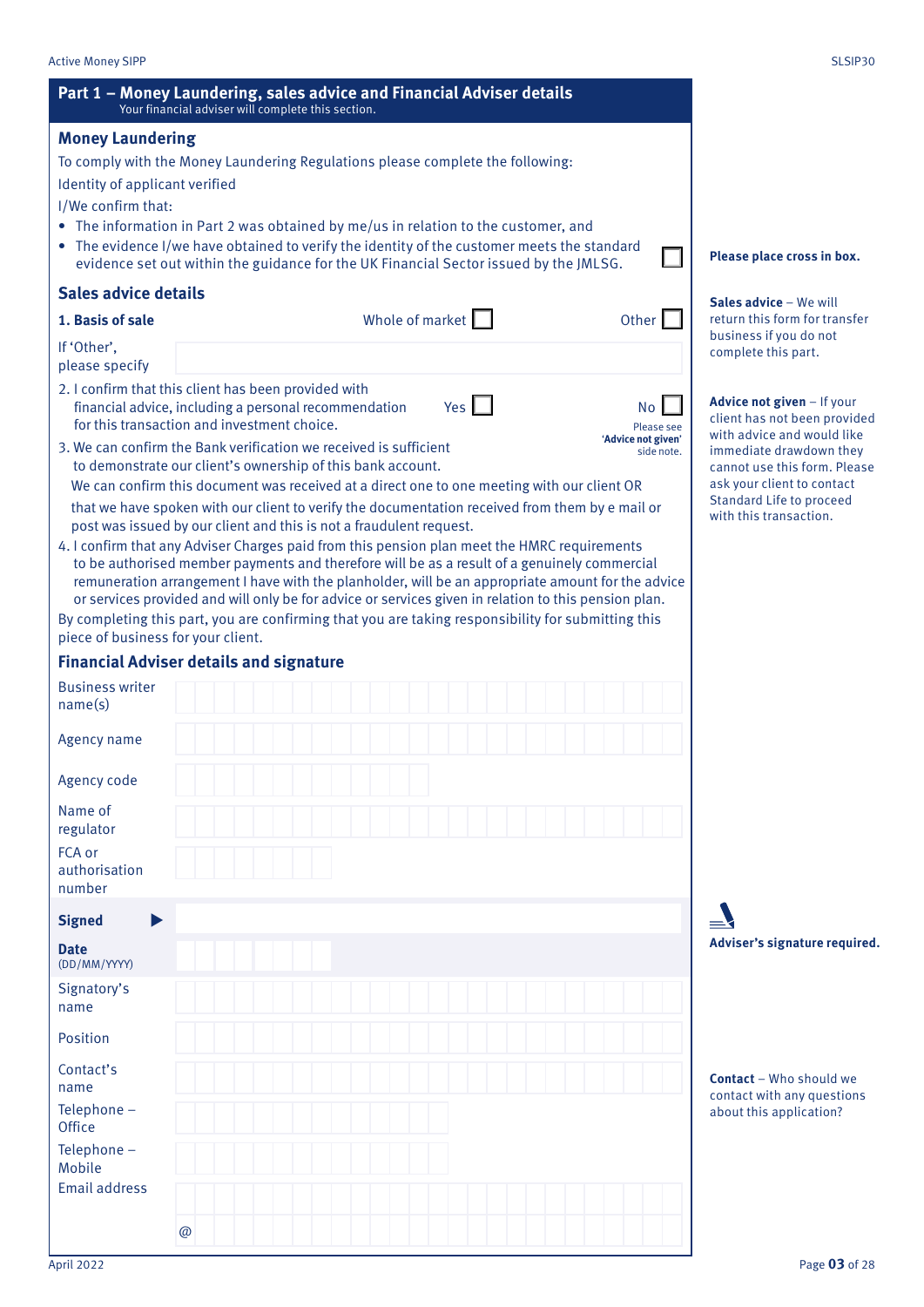Mobile

11. Email address

@

a default age of 75 wherever possible.

|                                                  | Part 2 - Planholder's details |               |                                                                                                    |           |                                                                                     |
|--------------------------------------------------|-------------------------------|---------------|----------------------------------------------------------------------------------------------------|-----------|-------------------------------------------------------------------------------------|
| 1. Plan number                                   |                               |               |                                                                                                    |           | 1. Existing Standard Life<br>SIPP customers only                                    |
| 2. Title<br>(Mr/Mrs/Miss/Ms/<br>Other eg Dr/Rev) |                               |               |                                                                                                    |           |                                                                                     |
| 3. Sex                                           | Male                          | Female        |                                                                                                    |           |                                                                                     |
| 4. Surname                                       |                               |               |                                                                                                    |           |                                                                                     |
| 5. First name(s)<br>in full                      |                               |               |                                                                                                    |           |                                                                                     |
| 6. Date of birth<br>(DD/MM/YYYY)                 |                               |               |                                                                                                    |           |                                                                                     |
|                                                  |                               |               |                                                                                                    |           |                                                                                     |
| 7. National<br>Insurance<br>Number               |                               |               |                                                                                                    |           | 7. Please note that we<br>cannot process your<br>application for a new plan         |
|                                                  |                               |               | If you are an existing SIPP customer and your details haven't changed, after answering             |           |                                                                                     |
| questions 1 to 7, you can go to Part 2a.         |                               |               | If you are a new SIPP customer, please also answer questions 8 to 14 before moving on to Part 2a.  |           | payslip).                                                                           |
| <b>Data Protection legislation.</b>              |                               |               | The information supplied will be held in the strictest confidence and subject to the provisions of |           | without a valid National<br>Insurance Number (you can<br>normally find this on your |
| 8. Marital status                                |                               | Single $\Box$ | Married/civil                                                                                      | Separated |                                                                                     |
|                                                  | Divorced/dissolved            |               | partnership<br>Widowed/surviving                                                                   |           |                                                                                     |
|                                                  | civil partnership             |               | civil partner                                                                                      |           |                                                                                     |
| 9. Address<br>House number                       |                               |               |                                                                                                    |           |                                                                                     |
| <b>Street</b>                                    |                               |               |                                                                                                    |           |                                                                                     |
|                                                  |                               |               |                                                                                                    |           |                                                                                     |
|                                                  |                               |               |                                                                                                    |           |                                                                                     |
| City/Town                                        |                               |               |                                                                                                    |           |                                                                                     |
| County                                           |                               |               |                                                                                                    |           |                                                                                     |

> 12. The minimum age that you can buy an annuity or take any of your benefits is usually age 55. If you are transferring as part of a block transfer you may be able to take your benefits earlier than age 55 (rising to 57 in 2028). There is no maximum age. Speak to your financial adviser for further details. If you are setting up Drawdown with proceeds as a beneficiary you may not be able to buy an annuity.

12. At what age are you planning to buy an annuity? Age We need to use this age in any illustrations we provide for you. If you do not supply an age (for example, because you are not planning to buy an annuity in the future) we will assume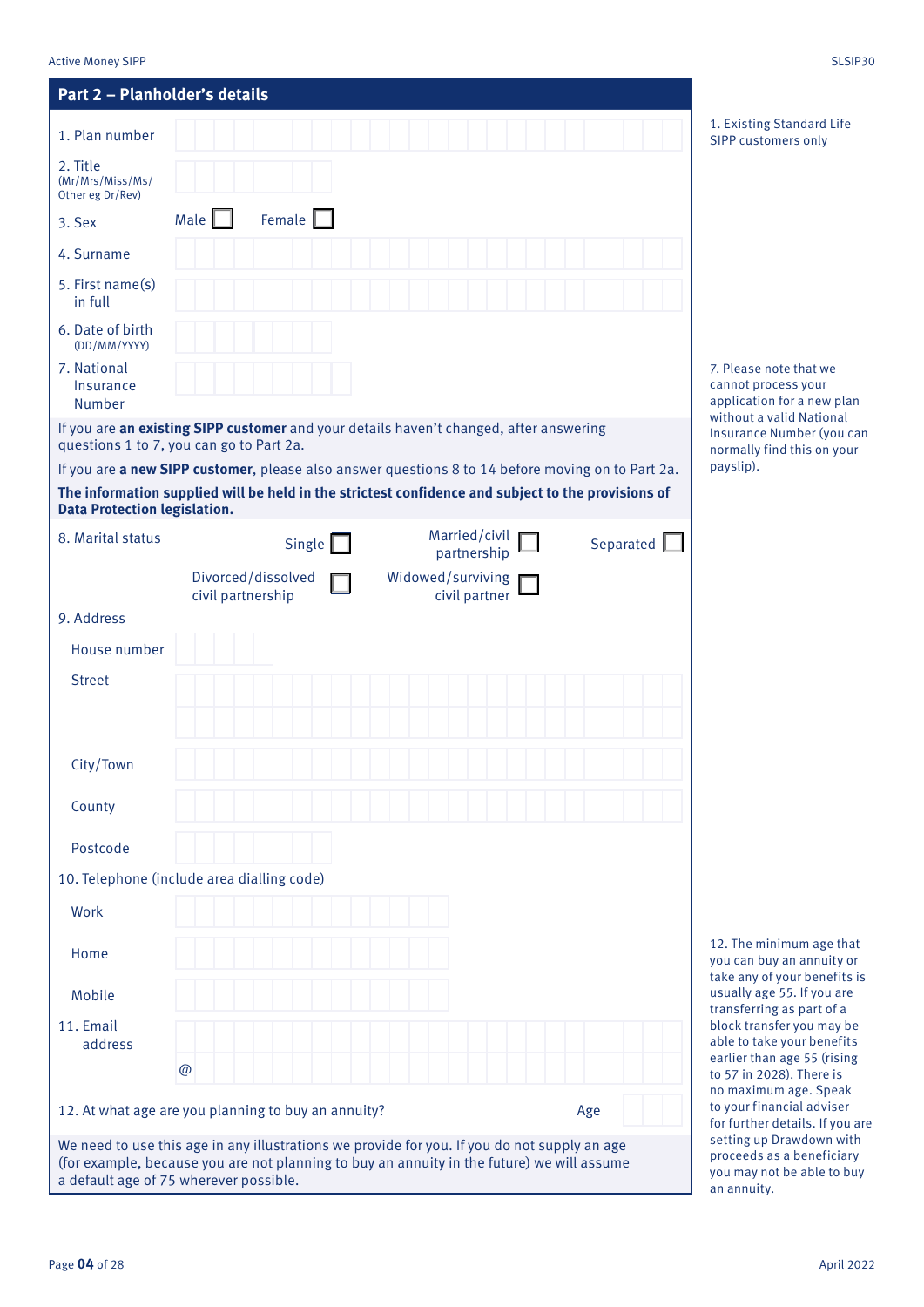| <b>Active Money SIPP</b>      |                                                                                                                                                                                                                                                                                                                                                                                    |                                                                 |              |                     | SLSIP30                                                                                                                                         |
|-------------------------------|------------------------------------------------------------------------------------------------------------------------------------------------------------------------------------------------------------------------------------------------------------------------------------------------------------------------------------------------------------------------------------|-----------------------------------------------------------------|--------------|---------------------|-------------------------------------------------------------------------------------------------------------------------------------------------|
|                               | Part 2 - Planholder's details (continued)                                                                                                                                                                                                                                                                                                                                          |                                                                 |              |                     |                                                                                                                                                 |
| 13. Are you<br>currently      | Employed<br>Carer for a person<br>under age 16<br>In full-time education                                                                                                                                                                                                                                                                                                           | Self-employed<br>Carer for a person<br>over age 16<br>Pensioner | Not employed | Under $16$<br>Other | 13. If you fall into more than<br>one category, please cross<br>the most appropriate box.                                                       |
| If 'Other',<br>please specify |                                                                                                                                                                                                                                                                                                                                                                                    |                                                                 |              |                     |                                                                                                                                                 |
|                               | 14. If the plan is being set up to receive transfers from other pension<br>providers, are you a beneficiary of the person who was the original<br>member of the scheme from which the transfer is taking place?                                                                                                                                                                    |                                                                 | Yes I        | No                  |                                                                                                                                                 |
| Part 2a - Eligibility         |                                                                                                                                                                                                                                                                                                                                                                                    |                                                                 |              |                     | Part 2a                                                                                                                                         |
|                               | To be eligible for this plan, you must answer 'Yes' to one of the following questions.                                                                                                                                                                                                                                                                                             |                                                                 |              |                     | If you are in any doubt as<br>to whether or not you are                                                                                         |
| Are you resident in the UK?   | Are you a Crown Servant performing duties abroad, or the                                                                                                                                                                                                                                                                                                                           |                                                                 | Yes          | No <sub>1</sub>     | 'resident in the UK' you<br>should check with your UK<br>tax inspector. If you are in                                                           |
|                               | husband, wife or civil partner of such a Crown Servant?                                                                                                                                                                                                                                                                                                                            |                                                                 | Yes          | <b>No</b>           | any doubt as to whether or<br>not you are a 'Crown Servant<br>performing duties abroad',                                                        |
|                               | Go to Part 2b if you have answered 'Yes' to either of the above questions.<br>If you have answered 'No' to both of the above questions, you normally cannot apply for this plan.                                                                                                                                                                                                   |                                                                 |              |                     | you should check with your<br>payroll department.                                                                                               |
|                               |                                                                                                                                                                                                                                                                                                                                                                                    |                                                                 |              |                     |                                                                                                                                                 |
|                               | Part 2b - Your employer's other pension schemes                                                                                                                                                                                                                                                                                                                                    |                                                                 |              |                     | $\left( \mathbf{l}\right)$                                                                                                                      |
|                               | 1. Are you a member of your employer's occupational pension scheme?                                                                                                                                                                                                                                                                                                                |                                                                 | Yes          | No                  | You may still be eligible to<br>make a transfer payment                                                                                         |
| making payments to this plan? | 2. Have you opted out of an occupational pension scheme or are you<br>planning to opt out of an occupational pension scheme in favour of                                                                                                                                                                                                                                           |                                                                 | Yes          | No                  | from a UK registered pension<br>scheme if:<br>(a) you are habitually resident                                                                   |
|                               | 3. Have you chosen not to join an occupational pension scheme which you<br>are currently eligible to join, or which you will be able to join at the end<br>of a specified waiting period, in favour of making payments to this plan?                                                                                                                                               |                                                                 | Yes          | No <sub>l</sub>     | in the UK, or<br>(b) you are transferring from<br>another Standard Life                                                                         |
| (i)<br>pays into it;          | An occupational pension scheme is an employer's pension scheme which promises to provide<br>you with a pension and/or a lump sum on your retirement. It does not include:<br>any personal pension scheme, or group personal pension scheme, even if your employer pays into it;<br>(ii) any stakeholder pension scheme, or group stakeholder pension scheme, even if your employer |                                                                 |              |                     | pension plan and you are<br>habitually resident in a<br><b>European country. Please</b><br>speak to us or your adviser<br>for more information. |
|                               | (iii) any scheme which pays benefits only on your death; or<br>(iv) any scheme which is not registered with HM Revenue & Customs.                                                                                                                                                                                                                                                  |                                                                 |              |                     |                                                                                                                                                 |
|                               | The scheme is not necessarily run directly by your employer. It may be a scheme for employees within a<br>particular trade or industry run by a representative body and to which your employer pays.                                                                                                                                                                               |                                                                 |              |                     |                                                                                                                                                 |
|                               | Part 3 - Details of transfer payments (if any - if none, go straight to Part 4)                                                                                                                                                                                                                                                                                                    |                                                                 |              |                     | Part 3                                                                                                                                          |
|                               | You only need to complete this part if you wish to transfer benefits from another pension scheme                                                                                                                                                                                                                                                                                   |                                                                 |              |                     | If you are making more than<br>three transfer payments,                                                                                         |
| or policy.                    | • Standard Life are unable to accept transfers from schemes which were originally set up as<br>Unfunded Unapproved Retirement Benefit Schemes (UURBS). Please call us if this affects you.                                                                                                                                                                                         |                                                                 |              |                     | you can photocopy page 6<br>for each additional transfer<br>payment and attach all<br>the additional pages to                                   |
|                               |                                                                                                                                                                                                                                                                                                                                                                                    |                                                                 |              |                     | this form. Please give the<br>scheme reference or policy<br>number for each additional                                                          |

**transfer in Part 8f.**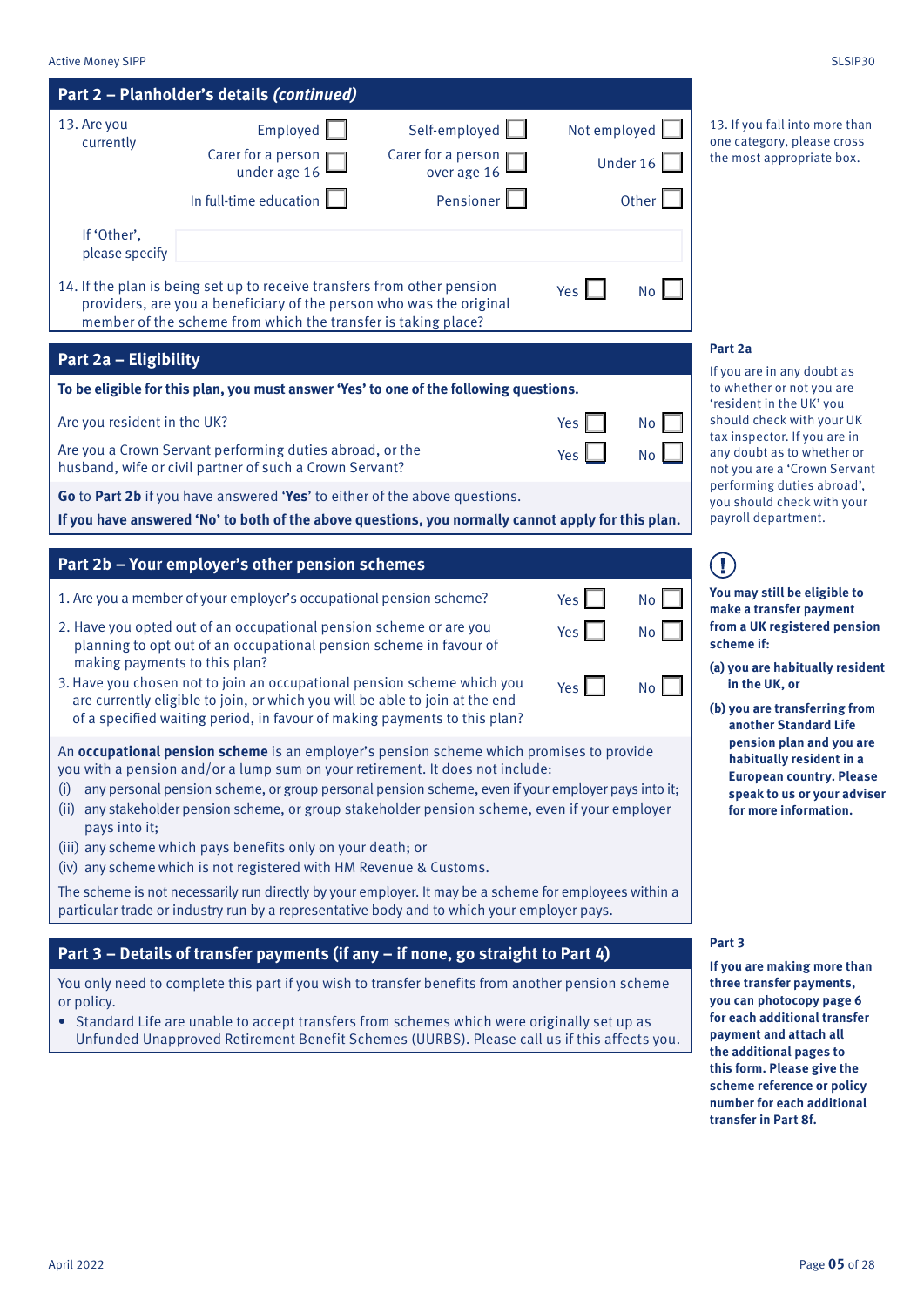| SLSIP30 |
|---------|
|         |

## **Part 3a – Details of the plan(s) from which you are transferring Transfer payment 1 Transferring** scheme name Contact name **Name and address of the administrator of the transferring scheme** Name Building number Street City/Town County Postcode Telephone number Your reference number or policy number 1. What's the estimated value of this payment? **£ .** Are you transferring all or some of this pension?  $\overline{\phantom{a}}$  All  $\overline{\phantom{a}}$  Some 2. How much of this is in drawdown?  $\blacksquare$  All  $\blacksquare$  None Amount **£ .** 3. Is the above scheme a workplace pension to which you or your employer are contributing?  $Yes \Box$  No 4. Is the scheme you are transferring from a registered pension scheme?  $Yes \Box$  No 5. Is this payment part of a block transfer?  $Yes \Box$  No 6. If the transfer is from a Small Self Administered Scheme or a Self Invested Personal Pension are any of the assets to be transferred in-specie to your Self Invested Personal Pension? Yes No The following questions relate to divorce: 7. Is this pension in someone else's name?  $Y_{\text{eq}}$  and  $Y_{\text{eq}}$  and  $Y_{\text{eq}}$ If **yes**, what is that person's: Full name Date of birth (DD/MM/YYYY) 8. Is any part of the payment subject to a pension attachment (earmarking) order? Yes  $\Box$  No If '**yes**', we are unable to accept this payment because these orders are complex to administer. 9. Has any part of the payment been awarded to you as part of a divorce settlement (a pension credit)? Yes **I** No If '**yes**', please answer questions 10 and 11. 10. If you are transferring from a workplace pension, were you given the opportunity to leave the pension credit in your ex-partner's scheme (known as shadow membership)?  $Yes \nightharpoonup No$

Important – We cannot accept a mixture of Flexible and Capped drawdown in one plan. You may need to open more than one plan.

3 and 10. Some workplace pensions are known as 'occupational', 'works', 'company' or 'work-based' pensions.

4. A registered pension scheme is a scheme registered under Chapter 2 of Part 4 of the Finance Act 2004. If you are unsure whether your existing scheme is registered, you can check this with your pension provider.

5. A block transfer is an option where at least two members transfer their benefits from one scheme to another. Not all members must transfer. Both the ceding scheme and new scheme must be the same for both members. This protects the members' rights to a tax-free lump sum over 25% or an early retirement age. This protection applies to one block transfer only.

6. Transferring 'in-specie' means transferring the ownership of the asset instead of its cash value. If you want to transfer assets 'in-specie', please give us a list of the assets you want to transfer. If we can't accept them, we will let your current provider and your financial adviser know.

 $Yes \Box$  No

11.Had your ex-partner taken any retirement benefits

from their pension before the divorce?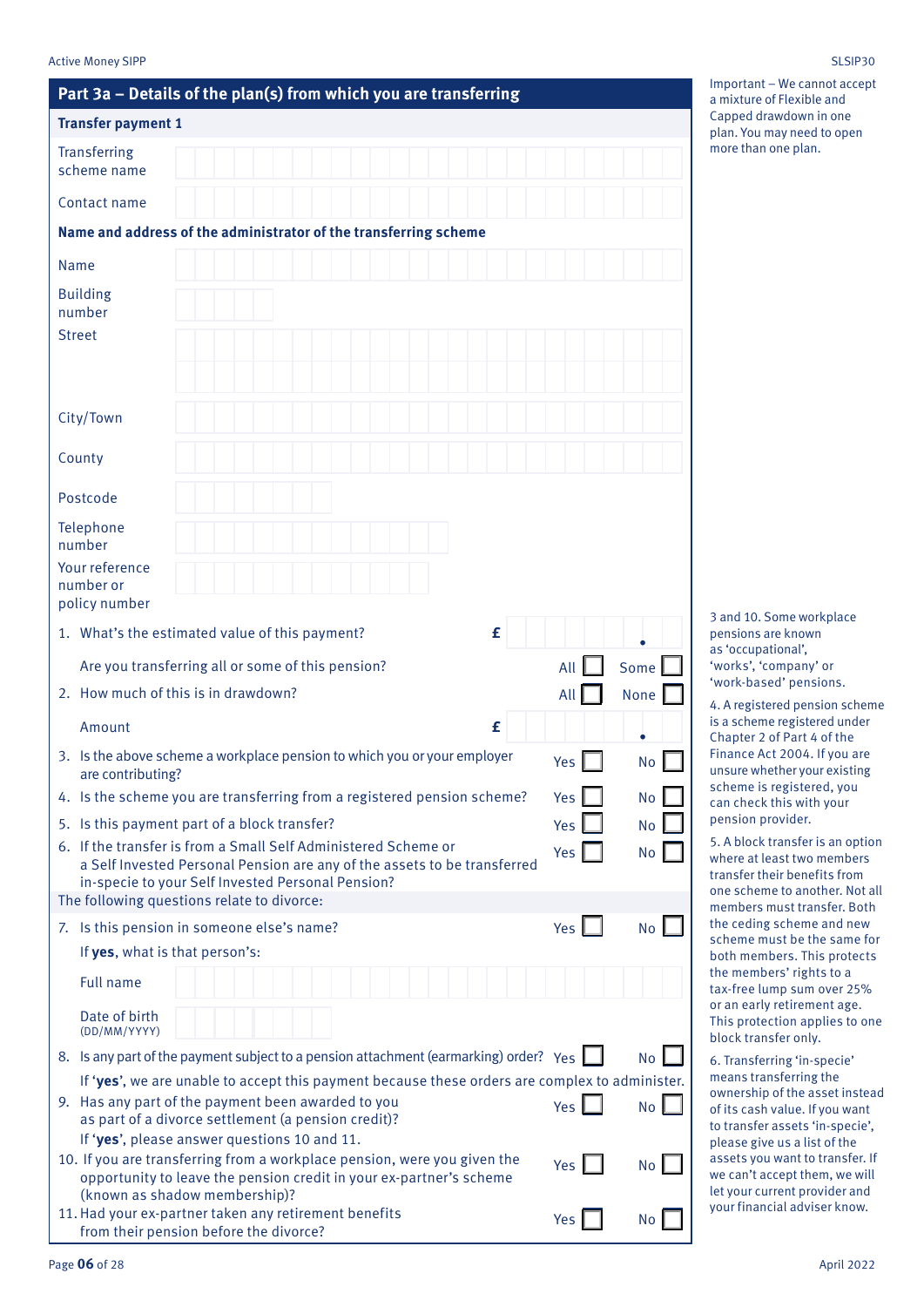### Active Money SIPP SLSIP30

| Part 3a - Details of the plan(s) from which you are transferring (continued)                                                                                                                                                                  |                 |           |
|-----------------------------------------------------------------------------------------------------------------------------------------------------------------------------------------------------------------------------------------------|-----------------|-----------|
| <b>Transfer payment 2</b>                                                                                                                                                                                                                     |                 |           |
| <b>Transferring</b><br>scheme name                                                                                                                                                                                                            |                 |           |
| Contact name                                                                                                                                                                                                                                  |                 |           |
| Name and address of the administrator of the transferring scheme                                                                                                                                                                              |                 |           |
| Name                                                                                                                                                                                                                                          |                 |           |
| <b>Building</b><br>number<br><b>Street</b>                                                                                                                                                                                                    |                 |           |
| City/Town                                                                                                                                                                                                                                     |                 |           |
| County                                                                                                                                                                                                                                        |                 |           |
| Postcode                                                                                                                                                                                                                                      |                 |           |
| Telephone                                                                                                                                                                                                                                     |                 |           |
| number                                                                                                                                                                                                                                        |                 |           |
| Your reference<br>number or<br>policy number                                                                                                                                                                                                  |                 |           |
| £<br>1. What's the estimated value of this payment?                                                                                                                                                                                           |                 |           |
| Are you transferring all or some of this pension?                                                                                                                                                                                             | All             | Some      |
| 2. How much of this is in drawdown?                                                                                                                                                                                                           | All             | None      |
| £<br>Amount                                                                                                                                                                                                                                   |                 |           |
| 3. Is the above scheme a workplace pension to which you or your employer<br>are contributing?                                                                                                                                                 | Yes $\parallel$ | No        |
| 4. Is the scheme you are transferring from a registered pension scheme?                                                                                                                                                                       | Yes             | No        |
| 5. Is this payment part of a block transfer?                                                                                                                                                                                                  | Yes             | No        |
| 6. If the transfer is from a Small Self Administered Scheme or<br>a Self Invested Personal Pension are any of the assets to be transferred<br>in-specie to your Self Invested Personal Pension?<br>The following questions relate to divorce: | Yes             | No        |
| 7. Is this pension in someone else's name?                                                                                                                                                                                                    | Yes L           | No        |
| If yes, what is that person's:                                                                                                                                                                                                                |                 |           |
| <b>Full name</b>                                                                                                                                                                                                                              |                 |           |
| Date of birth<br>(DD/MM/YYYY)                                                                                                                                                                                                                 |                 |           |
| 8. Is any part of the payment subject to a pension attachment (earmarking) order? Yes                                                                                                                                                         |                 | No        |
| If 'yes', we are unable to accept this payment because these orders are complex to administer.<br>9. Has any part of the payment been awarded to you<br>as part of a divorce settlement (a pension credit)?                                   | Yes             | <b>No</b> |
| If 'yes', please answer questions 10 and 11.<br>10. If you are transferring from a workplace pension, were you given the<br>opportunity to leave the pension credit in your ex-partner's scheme                                               | Yes             | <b>No</b> |
| (known as shadow membership)?<br>11. Had your ex-partner taken any retirement benefits<br>from their pension before the divorce?                                                                                                              | Yes             | No        |

Important – We cannot accept a mixture of Flexible and Capped drawdown in one plan. You may need to open more than one plan.

3 and 10. Some workplace pensions are known as 'occupational', 'works', 'company' or 'work-based' pensions.

4. A registered pension scheme is a scheme registered under Chapter 2 of Part 4 of the Finance Act 2004. If you are unsure whether your existing scheme is registered, you can check this with your pension provider.

5. A block transfer is an option where at least two members transfer their benefits from one scheme to another. Not all members must transfer. Both the ceding scheme and new scheme must be the same for both members. This protects the members' rights to a tax-free lump sum over 25% or an early retirement age. This protection applies to one block transfer only.

6. Transferring 'in-specie' means transferring the ownership of the asset instead of its cash value. If you want to transfer assets 'in-specie', please give us a list of the assets you want to transfer. If we can't accept them, we will let your current provider and your financial adviser know.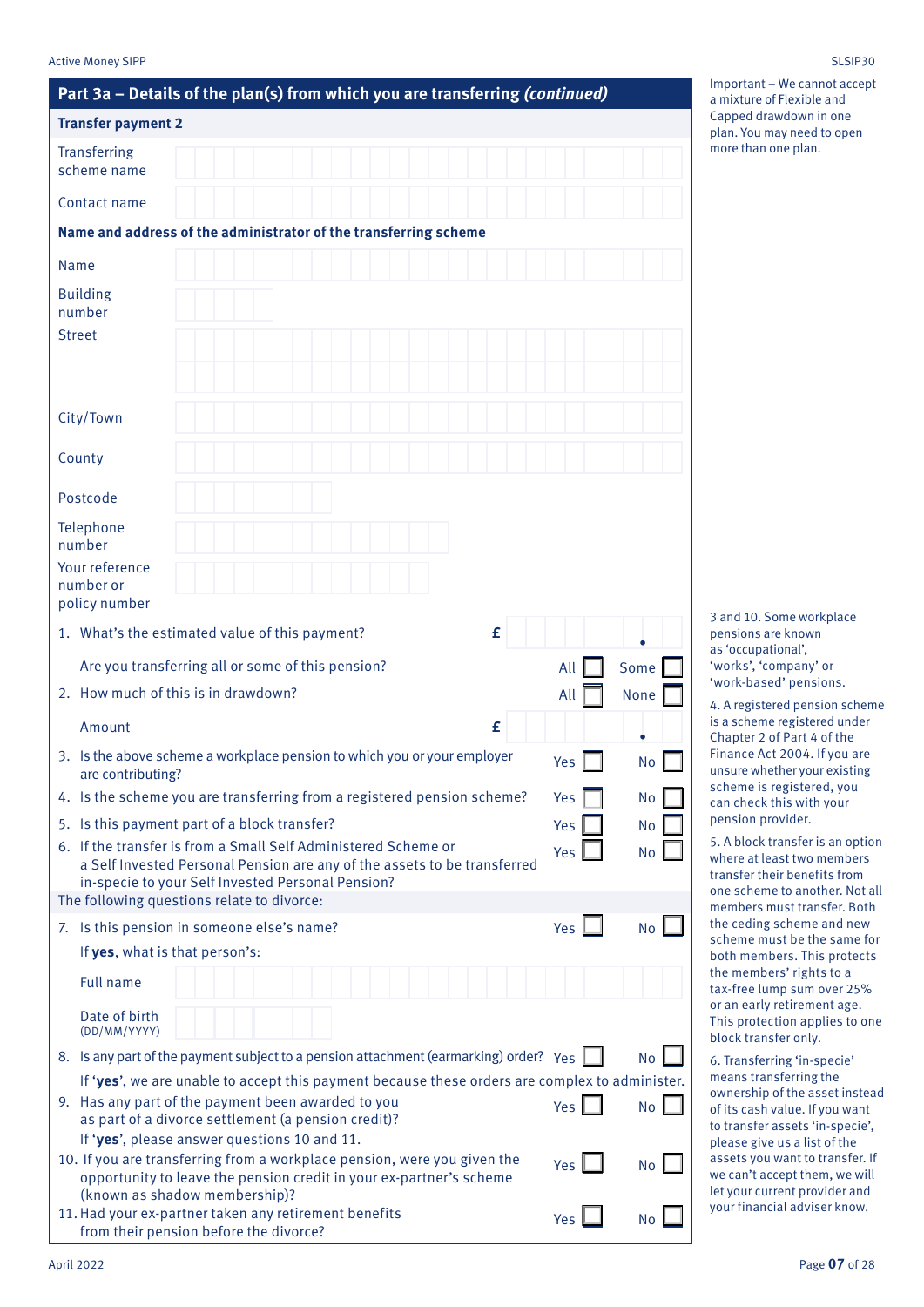### Active Money SIPP SLSIP30

| Part 3a - Details of the plan(s) from which you are transferring (continued)                                                                                                                                                                  |                  |           |
|-----------------------------------------------------------------------------------------------------------------------------------------------------------------------------------------------------------------------------------------------|------------------|-----------|
| <b>Transfer payment 3</b>                                                                                                                                                                                                                     |                  |           |
| <b>Transferring</b><br>scheme name                                                                                                                                                                                                            |                  |           |
| Contact name                                                                                                                                                                                                                                  |                  |           |
| Name and address of the administrator of the transferring scheme                                                                                                                                                                              |                  |           |
| Name                                                                                                                                                                                                                                          |                  |           |
| <b>Building</b><br>number<br><b>Street</b>                                                                                                                                                                                                    |                  |           |
| City/Town                                                                                                                                                                                                                                     |                  |           |
| County                                                                                                                                                                                                                                        |                  |           |
| Postcode                                                                                                                                                                                                                                      |                  |           |
| Telephone                                                                                                                                                                                                                                     |                  |           |
| number                                                                                                                                                                                                                                        |                  |           |
| Your reference<br>number or<br>policy number                                                                                                                                                                                                  |                  |           |
| £<br>1. What's the estimated value of this payment?                                                                                                                                                                                           |                  |           |
| Are you transferring all or some of this pension?                                                                                                                                                                                             | All              | Some      |
| 2. How much of this is in drawdown?                                                                                                                                                                                                           | All              | None      |
| £<br>Amount                                                                                                                                                                                                                                   |                  |           |
| 3. Is the above scheme a workplace pension to which you or your employer<br>are contributing?                                                                                                                                                 | Yes              | No        |
| 4. Is the scheme you are transferring from a registered pension scheme?                                                                                                                                                                       | <b>Yes</b>       | No        |
| 5. Is this payment part of a block transfer?                                                                                                                                                                                                  | <b>Yes</b>       | No        |
| 6. If the transfer is from a Small Self Administered Scheme or<br>a Self Invested Personal Pension are any of the assets to be transferred<br>in-specie to your Self Invested Personal Pension?<br>The following questions relate to divorce: | Yes              | No        |
| 7. Is this pension in someone else's name?                                                                                                                                                                                                    | Yes $\mathsf{L}$ | No        |
| If yes, what is that person's:                                                                                                                                                                                                                |                  |           |
| <b>Full name</b>                                                                                                                                                                                                                              |                  |           |
| Date of birth<br>(DD/MM/YYYY)                                                                                                                                                                                                                 |                  |           |
| 8. Is any part of the payment subject to a pension attachment (earmarking) order? Yes                                                                                                                                                         |                  | <b>No</b> |
| If 'yes', we are unable to accept this payment because these orders are complex to administer.<br>9. Has any part of the payment been awarded to you<br>as part of a divorce settlement (a pension credit)?                                   | Yes              | No        |
| If 'yes', please answer questions 10 and 11.<br>10. If you are transferring from a workplace pension, were you given the<br>opportunity to leave the pension credit in your ex-partner's scheme                                               | Yes              | No        |
| (known as shadow membership)?<br>11. Had your ex-partner taken any retirement benefits<br>from their pension before the divorce?                                                                                                              | Yes              | No        |

Important – We cannot accept a mixture of Flexible and Capped drawdown in one plan. You may need to open more than one plan.

3 and 10. Some workplace pensions are known as 'occupational', 'works', 'company' or 'work-based' pensions.

4. A registered pension scheme is a scheme registered under Chapter 2 of Part 4 of the Finance Act 2004. If you are unsure whether your existing scheme is registered, you can check this with your pension provider.

5. A block transfer is an option where at least two members transfer their benefits from one scheme to another. Not all members must transfer. Both the ceding scheme and new scheme must be the same for both members. This protects the members' rights to a tax-free lump sum over 25% or an early retirement age. This protection applies to one block transfer only.

6. Transferring 'in-specie' means transferring the ownership of the asset instead of its cash value. If you want to transfer assets 'in-specie', please give us a list of the assets you want to transfer. If we can't accept them, we will let your current provider and your financial adviser know.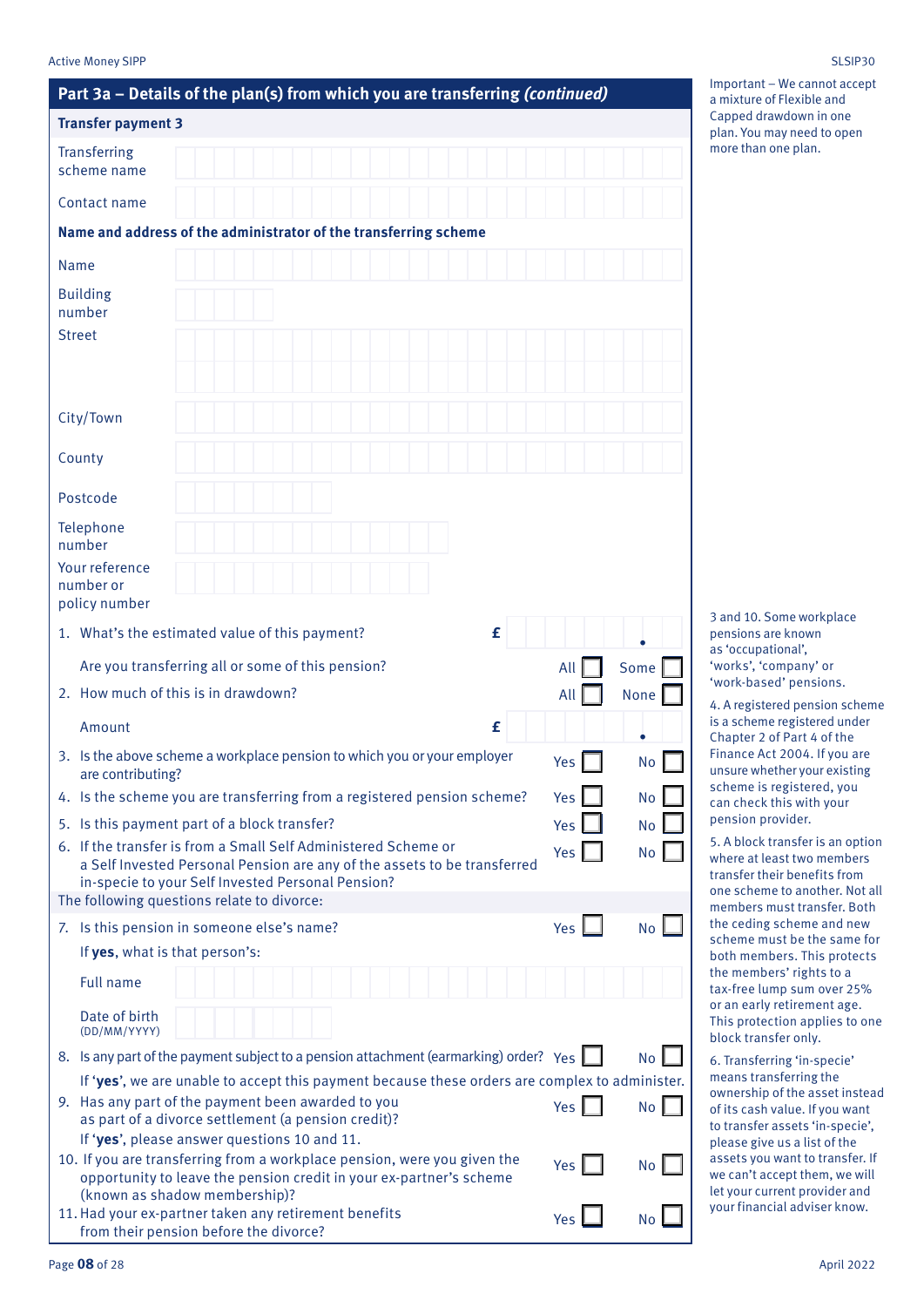### **Part 4 – Payments – complete if you or your employer are making regular or single payments (you should not complete Part 4 if you are a beneficiary transferring a drawdown fund.)**

- The minimum payment you can make to set up the plan is £ 300 a month, or £3,000 a year, or a single payment of £10,000. (All figures shown are gross.)
- The minimum payment you can make when your plan value is more than £50,000 is £100 a month, or £1,000 a year. • There are limits to how much you can pay into your plan each year set by HM Revenue & Customs. See 'Information about tax relief, limits and your pension' (GEN658) for more information.
- Regular payments must be made by direct debit.
- If you are self-employed, any payments made from the partnership account should be reimbursed, as applicable.
- You can stop, restart, increase, decrease or suspend your payment at any time. You will not be charged for this.
- Please complete form SLSIP33 if any payments are to be made by a third party, other than your employer.
- If you 'recycle' a tax-free lump sum you may face a tax charge. Leaflet GEN449, 'Recycling of lump sums' explains what recycling means and what the tax consequences are.
- If you have enhanced protection, or any version of fixed protection, making payments will invalidate that protection.

|                                                                                                                       |                                                              | Part 4a – Payments to be made to your plan by you and/or your employer              |                                                               |
|-----------------------------------------------------------------------------------------------------------------------|--------------------------------------------------------------|-------------------------------------------------------------------------------------|---------------------------------------------------------------|
| 1. Single payments (if any)                                                                                           |                                                              |                                                                                     |                                                               |
| Gross payment<br>(including basic<br>rate tax relief)                                                                 | <b>Your payment</b><br>(direct from you)<br>£                | <b>Your payment</b><br>(by salary deduction)<br>£                                   | Your employer's<br>payment<br>(inc. salary exchange)<br>£     |
|                                                                                                                       |                                                              | You can confirm the method of payment (such as BACS or Faster Payment) in Part 4d.  |                                                               |
| 2. Regular payments (if any)                                                                                          |                                                              |                                                                                     |                                                               |
|                                                                                                                       | <b>Your payment</b><br>(direct from you)                     | <b>Your payment</b><br>(by salary deduction)                                        | Your employer's<br>payment<br>(inc. salary exchange)          |
| <b>Gross payment</b>                                                                                                  | £                                                            | £                                                                                   | £                                                             |
| Payment<br>frequency<br>First payment date<br>Between 1st and 28th<br>(DD/MM/YY)<br>Date first payment to be deducted | Monthly<br>Yearly                                            | Monthly<br>Yearly                                                                   | Monthly<br>Yearly                                             |
| from salary (DD/MM/YY)                                                                                                |                                                              |                                                                                     |                                                               |
|                                                                                                                       | 3. Have you flexibly accessed your pension rights elsewhere? |                                                                                     |                                                               |
| <b>No</b><br>Yes                                                                                                      | If yes, tell us when (DD/MM/YYYY)                            |                                                                                     |                                                               |
|                                                                                                                       |                                                              | 4. Complete the following if payments are being made by your employer to your plan. |                                                               |
| Employer's<br>name                                                                                                    |                                                              |                                                                                     |                                                               |
| Name of<br>contact                                                                                                    |                                                              |                                                                                     |                                                               |
| Telephone<br>(inc. STD)                                                                                               |                                                              |                                                                                     |                                                               |
| Company<br>registration no.                                                                                           |                                                              |                                                                                     | Please ask your employer<br>if you are not sure what this is. |
| <b>Employer's address</b>                                                                                             |                                                              |                                                                                     |                                                               |
| <b>Building</b><br>number                                                                                             | <b>Street</b>                                                |                                                                                     |                                                               |
| City/Town                                                                                                             |                                                              |                                                                                     |                                                               |
| County                                                                                                                |                                                              | Postcode                                                                            |                                                               |

If you have started to take an income from another provider (that is not tax free cash), you must tell us as it may affect your Annual Allowance. Please refer to 'Information about tax relief, limits and your pension' (GEN658) for more information.

#### **Gross payment**

#### **The amount we take from your bank account for your payments will be less than the gross amount, as we automatically add basic-rate tax relief to your payments.**

Salary deduction is where your net payments are deducted from your salary and passed to Standard Life by your employer.

Salary exchange is where you give up part of your normal salary in return for an employer payment to your pension plan.

2. The first payment date must be a date after you have signed the application form.

3. Contribution controls legislation will apply to all payments made by or via your employer. This means that Standard Life must make a report to the Pensions Regulator if payments are not made. Any electronic payments paid in respect of one month must be received by the 22nd of the following month; all non-electronic payments must be received by the 19th of the following month.

The legal requirements on employers who are subject to contribution controls legislation mean that Direct Debit can only be used as a payment method if we receive payments at the same frequency as you are paid.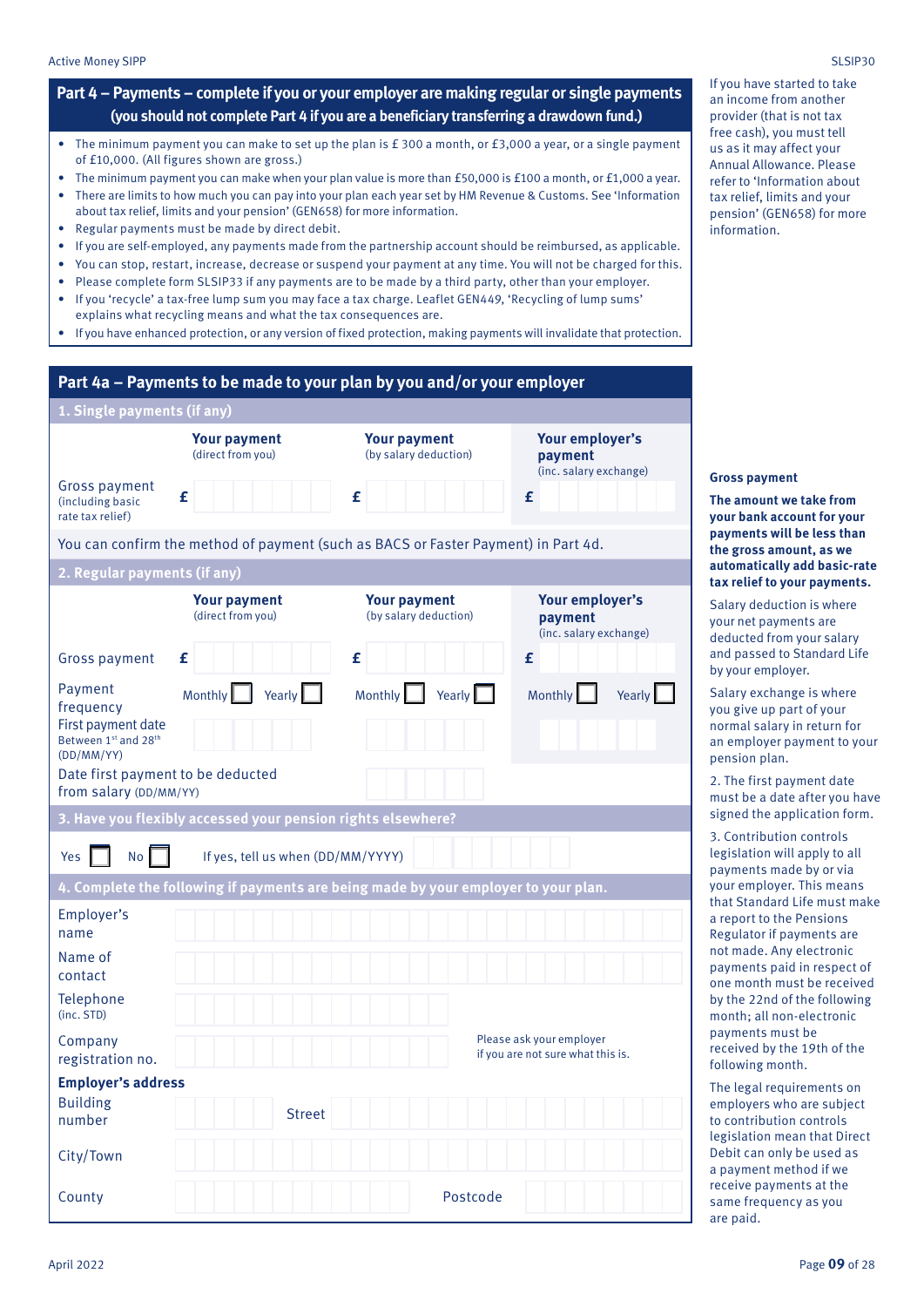| Complete this part if you want your regular payments (including existing ones) to increase<br>automatically each year. If you don't want automatic increases, go straight to Part 4c.<br>• We will automatically apply the increases on the anniversary of the first payment date, unless<br>you specify otherwise.<br>• If the date you choose falls within 3 months of the date we set up your plan, we will not<br>increase your payments until your chosen date the following year.<br>• If you or your employer chooses to have automatic yearly increases, then these increases will<br>apply to ALL regular payments. |  |                                                                                                              |                                      |      |                                            |
|------------------------------------------------------------------------------------------------------------------------------------------------------------------------------------------------------------------------------------------------------------------------------------------------------------------------------------------------------------------------------------------------------------------------------------------------------------------------------------------------------------------------------------------------------------------------------------------------------------------------------|--|--------------------------------------------------------------------------------------------------------------|--------------------------------------|------|--------------------------------------------|
| 1. Do you wish all payments to increase in<br>line with average weekly earnings?                                                                                                                                                                                                                                                                                                                                                                                                                                                                                                                                             |  | Yes  <br>Go to question 3                                                                                    | <b>No</b><br>Go to question 2 then 3 |      | 1. If you cho<br>your payme                |
| 2. Choose a percentage between 1% and 10% of<br>your previous year's payments.                                                                                                                                                                                                                                                                                                                                                                                                                                                                                                                                               |  |                                                                                                              |                                      | $\%$ | average wee<br>and the inde<br>same or goe |
| 3. When do you want the first automatic increase to be made? (DD/MM/YYYY)                                                                                                                                                                                                                                                                                                                                                                                                                                                                                                                                                    |  |                                                                                                              |                                      |      | regular payr<br>the same.                  |
| Part 4c - Regular payments - Direct Debit Instruction                                                                                                                                                                                                                                                                                                                                                                                                                                                                                                                                                                        |  |                                                                                                              |                                      |      |                                            |
| <b>Completion of your Direct Debit Instruction</b>                                                                                                                                                                                                                                                                                                                                                                                                                                                                                                                                                                           |  |                                                                                                              |                                      |      |                                            |
| 1. Complete this form to instruct your Bank/Building Society to make payments directly from<br>your account.                                                                                                                                                                                                                                                                                                                                                                                                                                                                                                                 |  |                                                                                                              |                                      |      |                                            |
| 2. If the due date falls on a weekend or Bank Holiday, your account will be debited within<br>two working days.                                                                                                                                                                                                                                                                                                                                                                                                                                                                                                              |  |                                                                                                              |                                      |      |                                            |
| 3. Please ensure that the Instruction is signed and dated and the Direct Debit Guarantee is<br>detached before the Instruction is returned to Standard Life.                                                                                                                                                                                                                                                                                                                                                                                                                                                                 |  |                                                                                                              |                                      |      |                                            |
| Please supply the following details:<br><b>Instruction to your Bank or Building Society</b><br>to pay by Direct Debit                                                                                                                                                                                                                                                                                                                                                                                                                                                                                                        |  | Originator's identification no.<br>$9$ 9 1 5 2 4                                                             |                                      |      |                                            |
| Issued by: Standard Life, Standard Life<br>House, 30 Lothian Road, Edinburgh EH1 2DH                                                                                                                                                                                                                                                                                                                                                                                                                                                                                                                                         |  | For Standard Life official use only<br>This is not part of the Instruction to your Bank or Building Society. |                                      |      |                                            |
| Name and full postal address of your Bank or Building Society branch.                                                                                                                                                                                                                                                                                                                                                                                                                                                                                                                                                        |  |                                                                                                              |                                      |      |                                            |
|                                                                                                                                                                                                                                                                                                                                                                                                                                                                                                                                                                                                                              |  |                                                                                                              |                                      |      |                                            |
|                                                                                                                                                                                                                                                                                                                                                                                                                                                                                                                                                                                                                              |  |                                                                                                              | Postcode                             |      |                                            |
|                                                                                                                                                                                                                                                                                                                                                                                                                                                                                                                                                                                                                              |  |                                                                                                              |                                      |      |                                            |
| Name(s) of<br>Account-holder(s)                                                                                                                                                                                                                                                                                                                                                                                                                                                                                                                                                                                              |  |                                                                                                              |                                      |      |                                            |
| <b>Bank or Building</b><br>Society Account No.                                                                                                                                                                                                                                                                                                                                                                                                                                                                                                                                                                               |  | Reference<br><b>Number</b>                                                                                   |                                      |      |                                            |
| Please refer to the top right hand<br><b>Branch</b><br>corner of your cheque book.<br><b>Sort Code</b>                                                                                                                                                                                                                                                                                                                                                                                                                                                                                                                       |  |                                                                                                              |                                      |      |                                            |
| Your Instruction to the Bank/Building Society, and Signature                                                                                                                                                                                                                                                                                                                                                                                                                                                                                                                                                                 |  |                                                                                                              |                                      |      |                                            |
| Please pay Standard Life Direct Debits from the account detailed in this Instruction subject to the<br>safeguards assured by the Direct Debit Guarantee. I understand that this Instruction may remain<br>with Standard Life and, if so, details will be passed electronically to my Bank/Building Society.                                                                                                                                                                                                                                                                                                                  |  |                                                                                                              |                                      |      |                                            |
| <b>Signed</b>                                                                                                                                                                                                                                                                                                                                                                                                                                                                                                                                                                                                                |  |                                                                                                              |                                      |      |                                            |
|                                                                                                                                                                                                                                                                                                                                                                                                                                                                                                                                                                                                                              |  |                                                                                                              |                                      |      | <b>Signature(s)</b>                        |

**Complete this part if you want your regular payments (including existing ones) to increase** 

ose to increase nts in line with ekly earnings ex stays the es down<mark>,</mark> your ments will stay

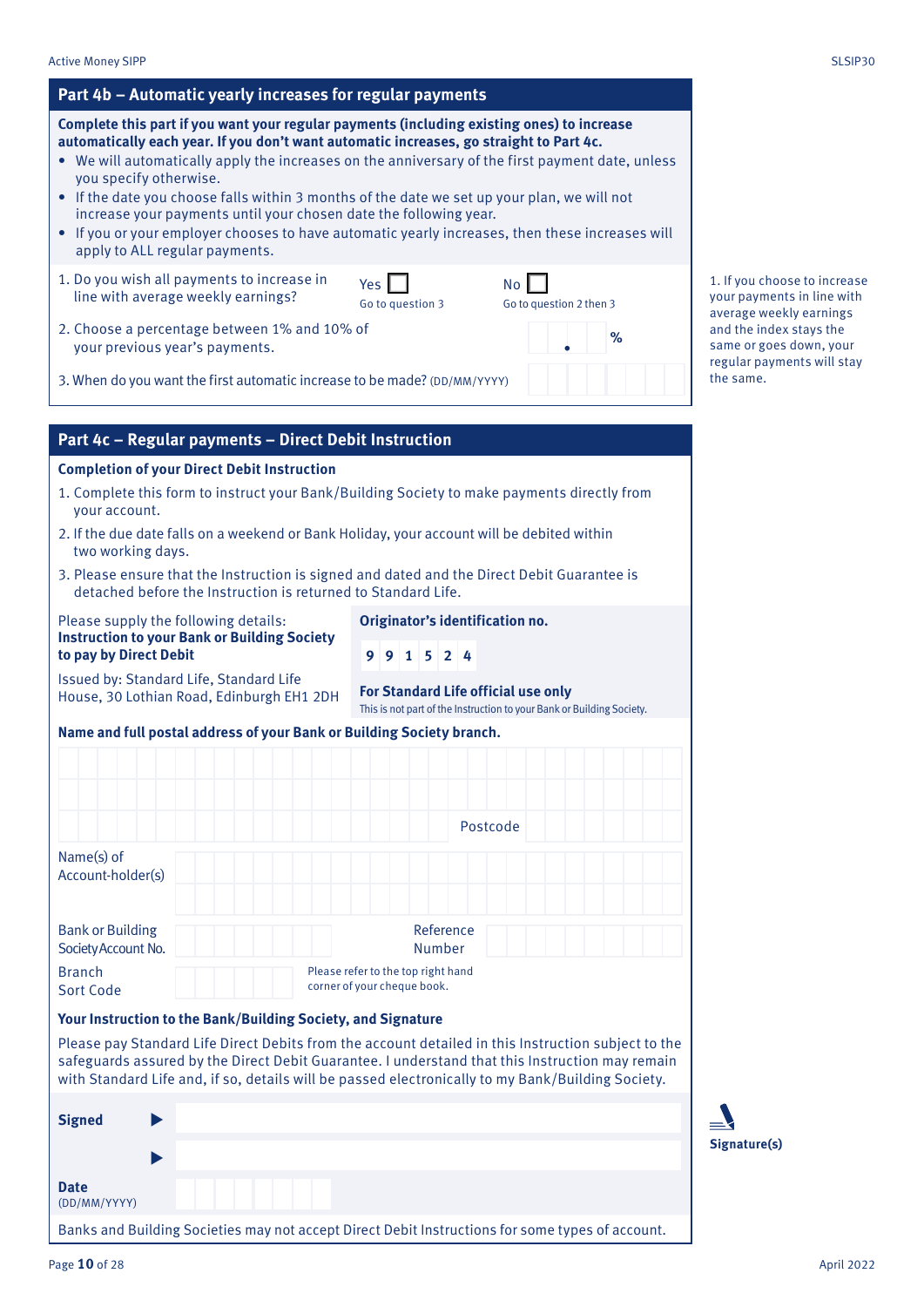#### Active Money SIPP SLSIP30 Your bank may have a limit **Part 4d – Single payments** on Faster Payments. If you want to pay by You can make payments electronically safely and securely by: BACS, Faster Payment, • BACS **payment received within 3 working days** CHAPS/Telegraphic Transfer, please check that • Faster Payment **immediate payment received same day within 2 hours** your bank can make this type of payment. • CHAPS/Telegraphic Transfer **payment received by close of business same day** If you want to make an electronic payment you will need to do this through your bank.  $(\mathbf{I})$ You will need our bank details to make this transfer. **Please use your plan Our bank details for payments are: number (if you have one)**  Account Number 42288230 Bank Address **or your name and date of**  Sort Code 40 03 28 HSBC Bank plc **birth as the reference for**  Holborn Circus Branch **your payment. This helps**  31 Holborn **us match the money to**  LONDON **your plan.**EC1N 2HR Please let us know the Sort Code and Account Number you are sending your payment from. This is to help us match your money to your plan, we will not deduct money from your account. **If this is the same as your Direct Debit Instruction please cross If this is from a different account please tell us:** Bank or Building Bank or Building Society Sort Code Society Account Number Name(s) of account holder(s) You can also pay single payments by cheque, which may take longer to be applied to your plan. Cheques should be made payable to 'Standard Life Assurance Limited', and enclosed with this application form.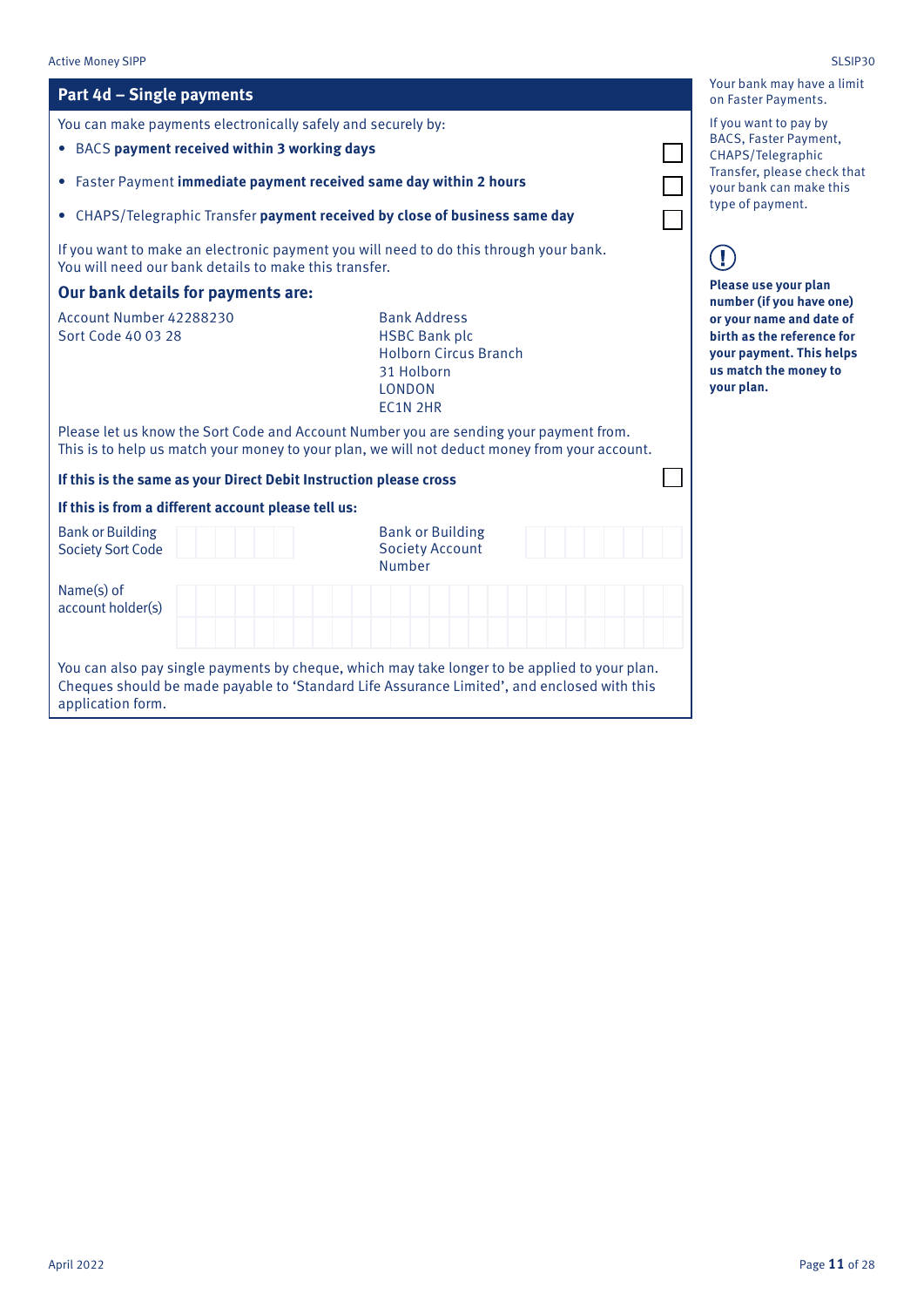### **Part 5 – How you want to pay your adviser** Please tell us what you want to pay from your plan to your financial adviser. We will use the information you provide in this section to pay your financial adviser. By signing the declaration in Part 8 of this form, you are: • agreeing to the payment of the adviser charges documented below, and • authorising Standard Life to accept all future instructions from your adviser for payment of adviser charges that you have agreed to pay them from your plan. **You do not need to complete the information in Parts 5a, 5b or 5c if:**  • this application is being made via Standard Life Direct, or • your financial adviser is billing you directly for their services, or • your financial adviser is not charging you for their services. **If any of these three options apply, cross this box and then go to Part 6. Important note – Drawdown and/or your tax-free lump sum** If you have chosen drawdown, we will calculate Initial Adviser Charges you have chosen to pay your financial adviser on the value of the benefits you are taking before the tax-free lump sum is paid. This will not reduce the amount of tax-free lump sum you can take. If you are taking your benefits in stages then you should confirm the monetary amount of charges you have chosen to pay. We call this a 'Regular Initial Adviser Charge'. If you're only making one payment to your adviser, you can enter '1' here – eg £100 a month for 1 month. **Part 5a – Adviser charge for regular payments** Complete this section if you will be making regular payments to your plan and have agreed a charge for advice with your adviser (either as one payment or spread over a period of time). **Spread payment of Regular Initial Adviser Charge** (please complete one of the following options) **£** a month for months. **£** a year for years. **£ d a** quarter for **a** quarter for **a** quarters.

**£** a half-year for half-years.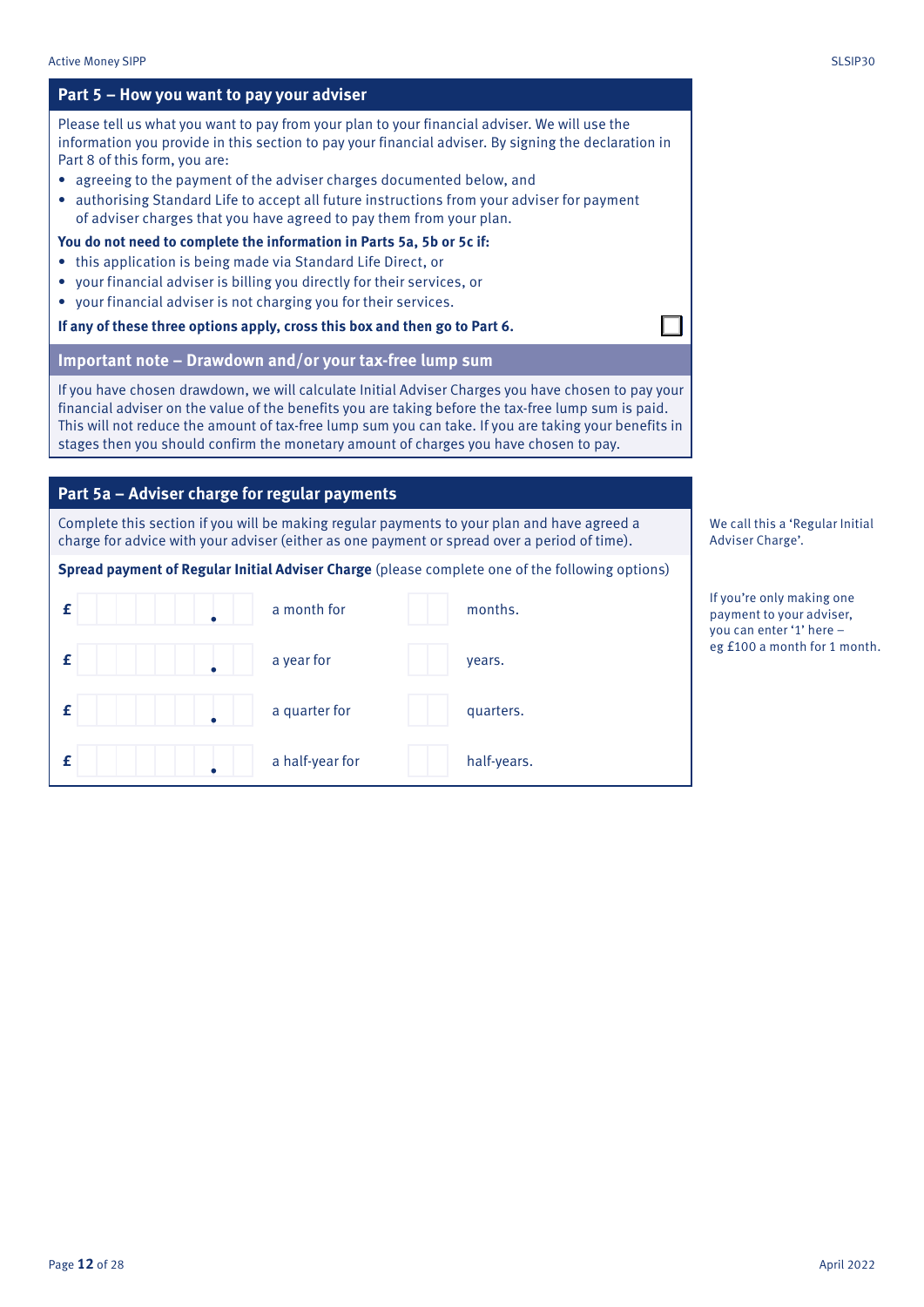### **Part 5b – Adviser charge for single and transfer payments**

Complete this section if you (and/or your employer) will be making a single payment or transfer payments to your plan and you have agreed a charge for advice with your adviser.

Initial Adviser Charges will be deducted as each transfer payment is processed.

Please state the amount of Initial Adviser Charge per payment as either a monetary amount or percentage of that payment.

| Single payment from you           | £ | <b>OR</b> | % |
|-----------------------------------|---|-----------|---|
| Single payment from your employer | £ | <b>OR</b> | % |
| Transfer payment 1                | £ | <b>OR</b> | % |
| Transfer payment 2                | £ | <b>OR</b> | % |
| Transfer payment 3                | £ | <b>OR</b> | % |

### **Part 5c – Ongoing Adviser Charge**

Complete this section if you have agreed to pay your adviser for ongoing advice in relation to your plan. The Ongoing Adviser Charge can either be a set amount or a percentage of your plan value.

| 1. Set amount                                                                        |                   |             |               |                           |
|--------------------------------------------------------------------------------------|-------------------|-------------|---------------|---------------------------|
| f                                                                                    | every month       | $\mathbf f$ |               | every year                |
| £                                                                                    | every quarter $f$ |             |               | every half-year           |
| <b>OR</b>                                                                            |                   |             |               |                           |
| 2. Percentage of plan value                                                          |                   |             | %             | of your plan value a year |
| This percentage can be taken once a year or<br>split across a different time period: |                   |             | Yearly $\Box$ | Monthly                   |
|                                                                                      |                   |             | Quarterly     | Half-yearly               |

We call this an 'Initial Adviser Charge'.

We call this an 'Ongoing Adviser Charge'.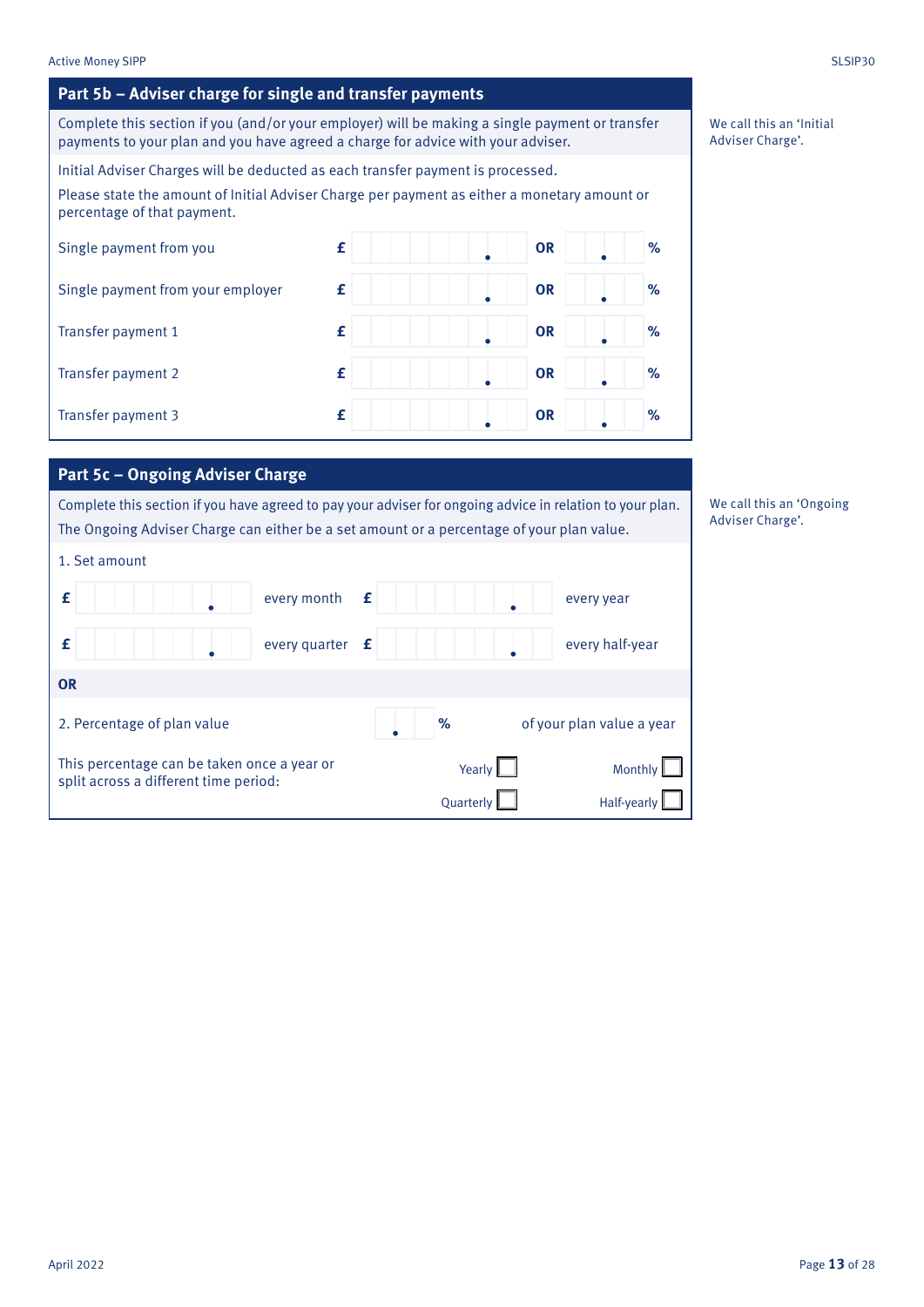| <b>Active Money SIPP</b>                                                            |                                                   | SLSIP30                                                     |
|-------------------------------------------------------------------------------------|---------------------------------------------------|-------------------------------------------------------------|
| Part 6 – Where would you like to invest your transfer, single and regular payments? |                                                   | If you do not complete<br>Part 6 or if your instructions    |
| To invest in                                                                        | <b>Complete</b>                                   | are unclear, we will pay the<br>transfer, single or regular |
| <b>Quick option (existing SIPP customers only)</b>                                  | 6a                                                | payments described in                                       |
| Level 1 investments (for all customers)                                             |                                                   | this form into the SIPP<br><b>Bank Account.</b>             |
| Standard Life Investment Policy (SLIP) Funds                                        | 6b                                                |                                                             |
| <b>SIPP Bank Account</b>                                                            | 6c                                                |                                                             |
| Level 2 investments (for all customers)                                             |                                                   |                                                             |
| <b>SIPPZone Mutual Funds</b>                                                        | 6d (Additional charges will usually apply)        |                                                             |
| Level 3 investments (for all customers)                                             |                                                   |                                                             |
| <b>Managed Portfolio Service</b>                                                    | 6e (Additional charges will usually apply)        |                                                             |
| <b>Discretionary Investment Manager</b>                                             | <b>6f</b> (Additional charges will usually apply) |                                                             |
| Execution-only stockbroker                                                          | 6g (Additional charges will usually apply)        |                                                             |
| Any other investments                                                               | <b>6h</b> (Additional charges will usually apply) |                                                             |

**Please ensure that the total percentage adds up to 100% or the amounts you enter add up to the total payment. If they do not, ALL the money will be invested in the SIPP Bank Account until you give us clear investment instructions for the whole amount.**

### **Part 6a – Investment choice for existing Standard Life SIPP customers only**

If you already have a SIPP plan, you can choose to complete this section (instead of Parts 6b to 6h) for the new payments you're making in this form.

**If your plan is fully invested in SLIP funds – invest as per existing holdings**

Cross this box if you want the new money to be invested in the same proportions as your current holdings.

### **If your plan is not fully invested in SLIP funds – pay into the SIPP Bank Account**

Cross this box if you want the new money to be invested in the SIPP Bank Account.

- If, instead, you want to provide us with specific investment instructions for your new investments, please complete the relevant sections of Part 6 (see above).
- If you have crossed either of the above boxes, go to Part 7.

**By 'invested in the same proportions as your current holdings' we mean the proportions of each SLIP fund as at the date we receive this form. If you are setting up regular payments for the first time, these instructions will apply to the ongoing payments.**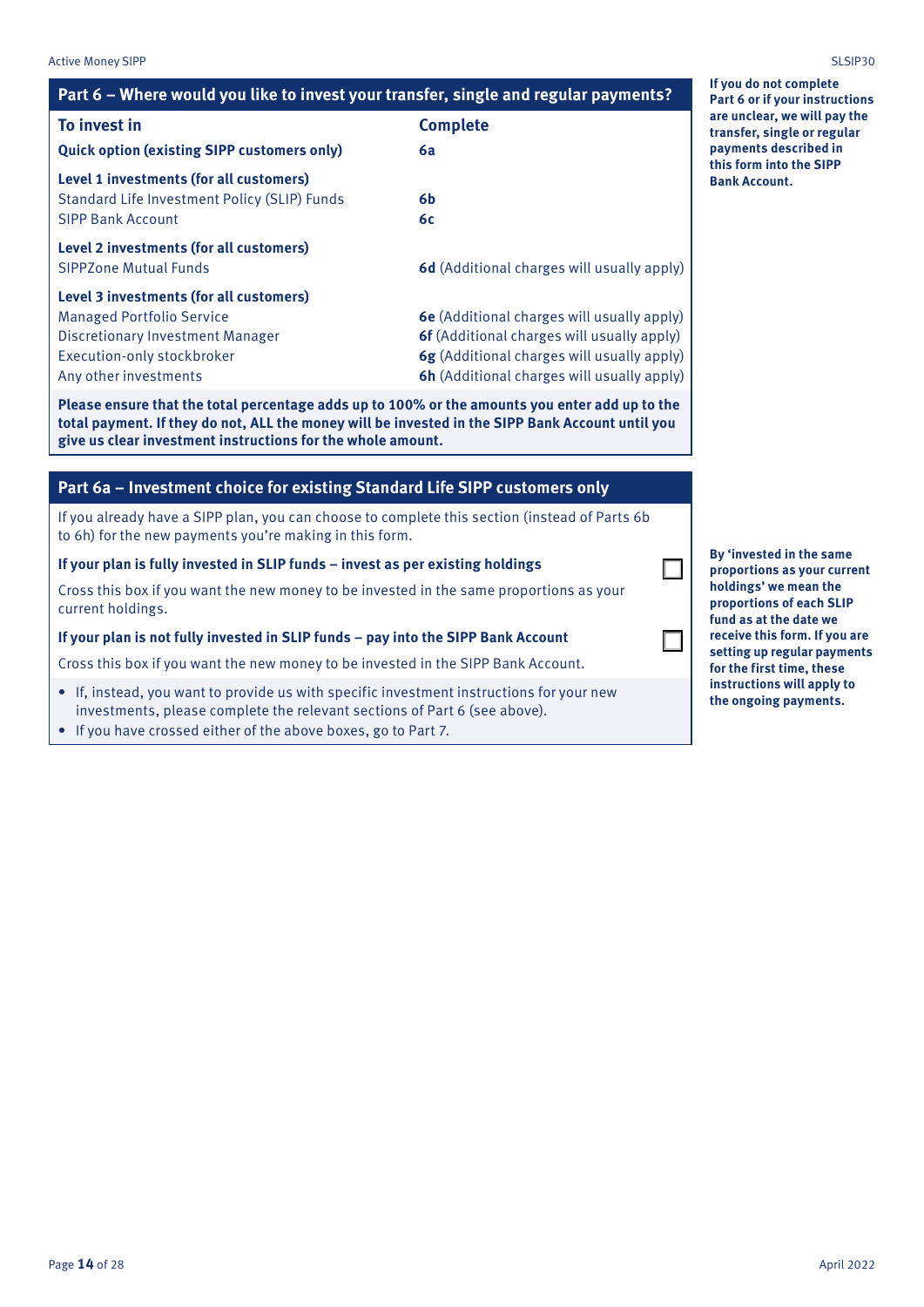| Part 6b - Standard Life Investment Policy (SLIP) - Level 1 |                                                                                            |                |                                   |                                    |
|------------------------------------------------------------|--------------------------------------------------------------------------------------------|----------------|-----------------------------------|------------------------------------|
| <b>Fund</b><br>code                                        | <b>SLIP fund names</b>                                                                     |                | <b>Regular</b><br>payments £ or % | Transfer/single<br>payments £ or % |
| <b>AAAF</b>                                                | <b>Standard Life MyFolio Managed III</b>                                                   | <b>EXAMPLE</b> | 100                               | 100                                |
|                                                            |                                                                                            |                |                                   |                                    |
|                                                            |                                                                                            |                |                                   |                                    |
|                                                            |                                                                                            |                |                                   |                                    |
|                                                            |                                                                                            |                |                                   |                                    |
|                                                            |                                                                                            |                |                                   |                                    |
|                                                            |                                                                                            |                |                                   |                                    |
|                                                            |                                                                                            |                |                                   |                                    |
|                                                            |                                                                                            |                |                                   |                                    |
|                                                            |                                                                                            |                |                                   |                                    |
|                                                            |                                                                                            |                |                                   |                                    |
|                                                            |                                                                                            |                |                                   |                                    |
|                                                            |                                                                                            |                |                                   |                                    |
|                                                            | No more than 12 CLID funds can be selected. 11 if you also want to invest in the CIDD Dank |                |                                   |                                    |

No more than 12 SLIP funds can be selected, 11 if you also want to invest in the SIPP Bank Account, Mutual Funds, or any other investment. It is not possible to invest in more than one Investment Pathway Fund at a time.

| Part 6c - SIPP Bank Account - also used to pay charges - Level 1 |
|------------------------------------------------------------------|
|------------------------------------------------------------------|

|                                                          | Regular | Transfer/single<br><b>payments £ or %</b> payments £ or % |
|----------------------------------------------------------|---------|-----------------------------------------------------------|
| How much do you want to invest in the SIPP Bank Account? |         |                                                           |

It is important that you have enough money in the SIPP Bank Account to pay any advice charges you want paid from it, as well as any charges for investments outside of the SLIP funds.

We will hold back an amount in the SIPP Bank Account instead of investing it in accordance with Parts 6d to 6h. The amount that we will hold back is the total of:

- The adviser charges described in Part 5 that are due to be paid in the next 12 months
- The 'yearly administration charge' that's due in the next 12 months
- If you choose level 3 investments, the 'initial administration charge'
- If you complete Part 6f, the 'investment manager charge'

Plus, if you complete Part 7:

- The tax-free lump sum selected in Part 7a or 7b
- 12 months of the income selected in Part 7b
- If you choose level 3 investments, the 'pension fund withdrawal set up charge' and the 'yearly charge for pension fund withdrawal'.

### **Investments other than the Standard Life Investment Policy (SLIP) and SIPP Bank Account**

Please note: Level 2 and Level 3 investments usually incur additional charges.

- When you choose to invest in Level 2 or Level 3 investments, the length of time it takes to complete the purchase of your chosen investment will vary depending upon the type of asset and the organisation providing it. We will do our part of any such transaction within a reasonable timescale but we do not control the amount of time it might take a 3rd party to complete the purchase.
- If you are investing any money in Level 2 or Level 3 investments, remember to set aside enough money in the SIPP Bank Account to pay for charges.

Please note that the **fund code(s)** and the FULL **fund name(s)** must be included on this form, as shown in the example. Fund codes can be found in the SIPP Fund list (SLSIP5c).

Please note: if you choose a Lifestyle profile you can't invest in any other Standard Life Investment Policy funds.

# Τ

If you want to take any benefits immediately (in Part 7), you cannot select a Lifestyle profile. You cannot select a Lifestyle profile if you are a beneficiary transferring a drawdown fund.

### **SIPP Bank Account**

There is no additional charge for any money invested in this account. The rate of interest is normally 1% below the Bank of England base rate. You can check the rate by contacting us or your adviser.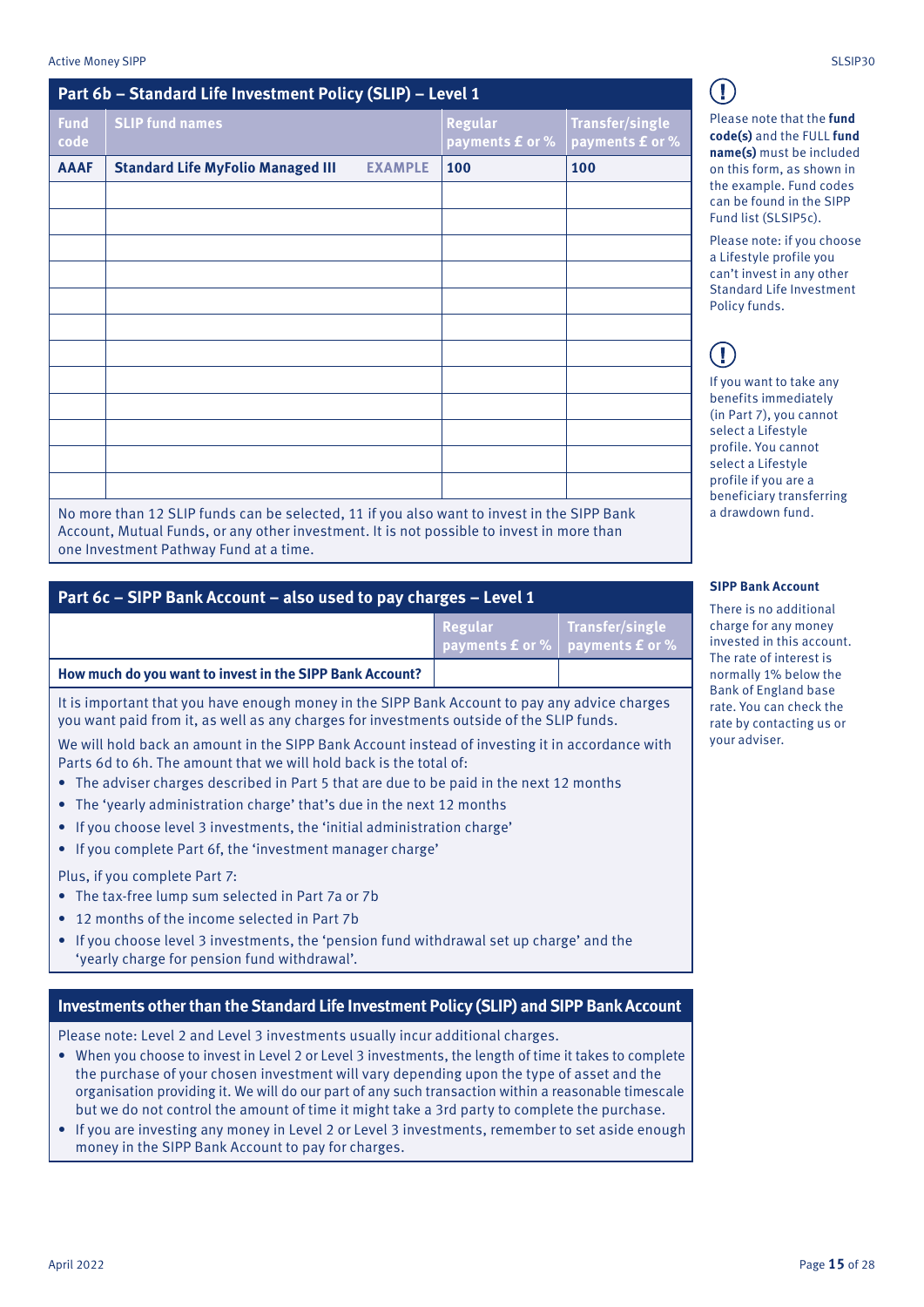### **Part 6d – SIPPZone mutual funds – Level 2**

- Please complete the question and table below to tell us how you wish to invest your payments.
- If you want a different investment mix for each different type of payment you will need to complete your instructions on a separate sheet of paper and attach it to this form.
- A European Union directive requires fund managers to produce a Key Investor Information Document (KIID) for most funds. This document sets out key information about the fund including the objectives and risks of the fund, what it invests in and its charges.
- It is important that you read the KIID before selecting the fund.

Cross the box if you want the income from any income funds to be paid into the SIPP Bank Account.

### **If you don't cross the box to the right, any income will be reinvested.**

| Citi code | <b>Fund names</b> | Inc<br>or.<br>acc? | Investment<br>priority<br>order (1-10) | Regular<br>payments<br>$f$ or % | <b>Transfer/single</b><br>payments<br><b>f</b> or % |
|-----------|-------------------|--------------------|----------------------------------------|---------------------------------|-----------------------------------------------------|
|           |                   |                    |                                        |                                 |                                                     |
|           |                   |                    |                                        |                                 |                                                     |
|           |                   |                    |                                        |                                 |                                                     |
|           |                   |                    |                                        |                                 |                                                     |
|           |                   |                    |                                        |                                 |                                                     |
|           |                   |                    |                                        |                                 |                                                     |
|           |                   |                    |                                        |                                 |                                                     |
|           |                   |                    |                                        |                                 |                                                     |
|           |                   |                    |                                        |                                 |                                                     |
|           |                   |                    |                                        |                                 |                                                     |
|           |                   |                    |                                        |                                 |                                                     |
|           |                   |                    |                                        |                                 |                                                     |
|           |                   |                    |                                        |                                 |                                                     |
|           |                   |                    |                                        |                                 |                                                     |
|           |                   |                    |                                        |                                 |                                                     |
|           |                   |                    |                                        |                                 |                                                     |
|           |                   |                    |                                        |                                 |                                                     |
|           |                   |                    |                                        |                                 |                                                     |

Citi code(s) are mandatory and must be completed to allow us to process your application. When giving the FULL fund name(s), please specify either an 'accumulation' (acc) or 'income' (inc) version of your chosen funds. **If you do not include this information, your fund choice will default to the 'accumulation' version (where both versions are available)**. Citi codes can be found at **www.standardlife.co.uk**.

Ţ

If your instructions cannot be given in this section, please provide them in writing and attach them to this form.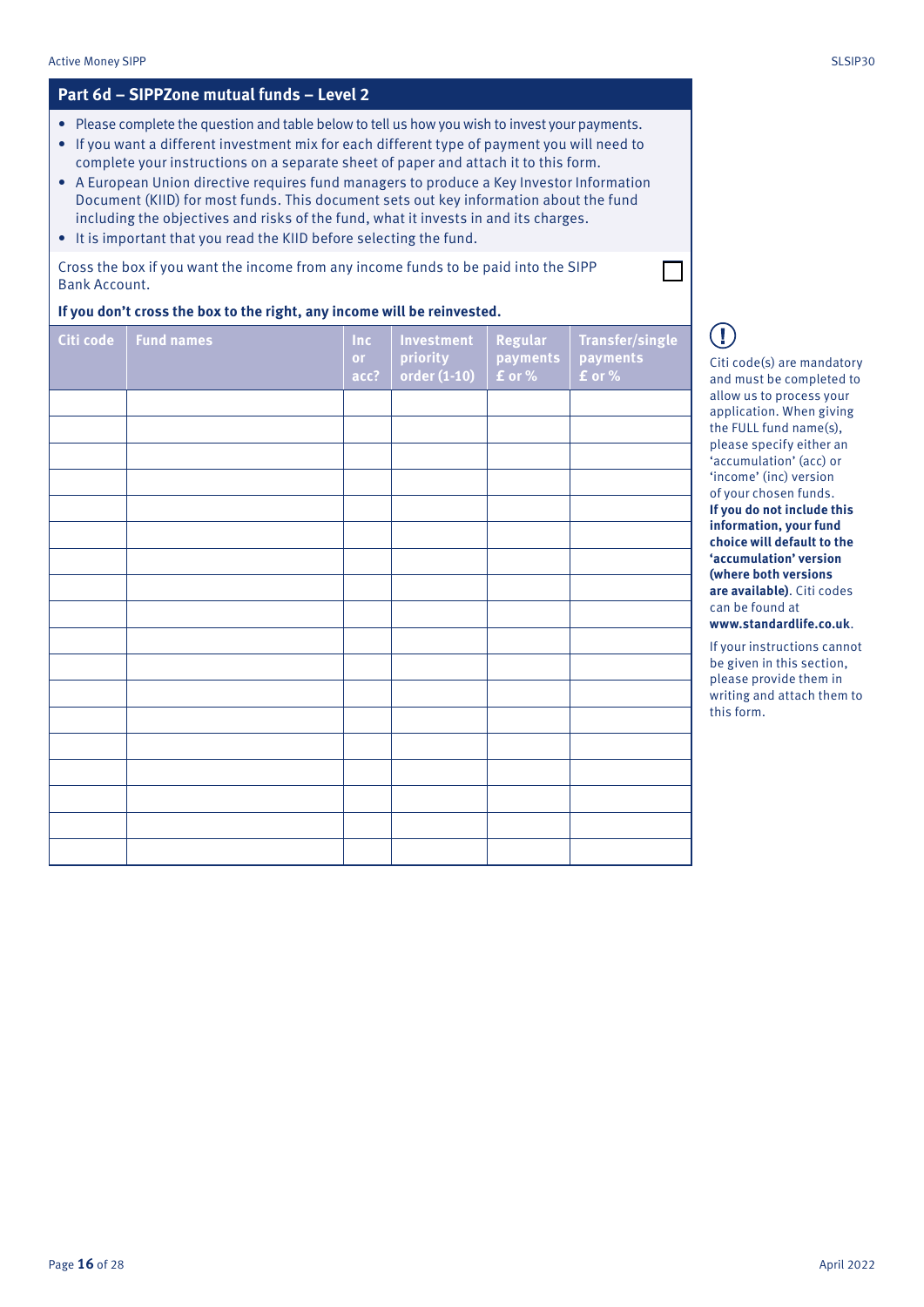There's a minimum investment level of £100,000 into the Managed Portfolio Service.

There's a minimum investment level of £500,000 to appoint Aberdeen Standard Capital as your Discretionary Investment Manager.

2. This amount is a one-off payment. Regular payments cannot be sent automatically, but you can instruct us to pay additional amounts at any time.

**Please make sure you set aside enough money in the SIPP Bank Account in Part 6c to cover adviser charges and fees.**

An Execution-only stockbroker carries out trades on your, or if you prefer, your financial adviser's instructions.

Important – If you invest in any Level 3 investments you won't be eligible for the tailored drawdown option in Part 7b.

### Active Money SIPP SLSIP30

| Part 6e-Managed Portfolio Service - Level 3                                                                                                                                                              |
|----------------------------------------------------------------------------------------------------------------------------------------------------------------------------------------------------------|
| Only complete this section if you wish to invest in the Managed Portfolio Service provided by<br>Aberdeen Standard Capital.                                                                              |
| Please cross one box below to indicate which Portfolio Strategy you wish to invest in.                                                                                                                   |
| <b>Portfolio Strategy 1</b>                                                                                                                                                                              |
| <b>Portfolio Strategy 2</b>                                                                                                                                                                              |
| <b>Portfolio Strategy 3</b>                                                                                                                                                                              |
| Portfolio Strategy 4                                                                                                                                                                                     |
| <b>Portfolio Strategy 5</b>                                                                                                                                                                              |
| Please tick to confirm that you have submitted the Aberdeen Standard Capital Agreement<br>(ASCMPS47) with this instruction.                                                                              |
| We cannot proceed without receipt of a signed Investment Management Agreement.                                                                                                                           |
|                                                                                                                                                                                                          |
| Part 6f - Discretionary Investment Manager - Level 3                                                                                                                                                     |
| Only complete this section if you wish to appoint a Discretionary Investment Manager. You can<br>only select ONE Discretionary Investment Manager from the two options below.                            |
| Complete this section to appoint Aberdeen Standard Capital                                                                                                                                               |
| <b>Aberdeen Standard Capital</b><br>1. Name                                                                                                                                                              |
| %<br>2. How much do you wish us to send?<br>£<br><b>OR</b>                                                                                                                                               |
| Or complete this section to choose another Discretionary Investment Manager from our panel                                                                                                               |
| 1. Name                                                                                                                                                                                                  |
| %<br>2. How much do you wish us to send?<br><b>OR</b><br>£                                                                                                                                               |
| Part 6g - Execution-only stockbroker - Level 3                                                                                                                                                           |
| Only complete this section if you want to appoint an Execution-only stockbroker.                                                                                                                         |
| 1. Who will be the only person allowed<br>Your financial<br>to instruct your Execution-only<br>You (the planholder<br>or<br>named in Part 2)<br>stockbroker to carry out a trade?<br>adviser             |
| 2. Do you want to include<br>Yes<br><b>No</b><br><b>Internet Sharedealing?</b>                                                                                                                           |
| If 'Yes', please provide the email address of the person who is allowed to instruct trades:                                                                                                              |
|                                                                                                                                                                                                          |
| @                                                                                                                                                                                                        |
| 3. The person in question 1 will be able to view the transactions on your account.<br>Cross this box if you want both you and your financial adviser to be able to view<br>transactions on your account. |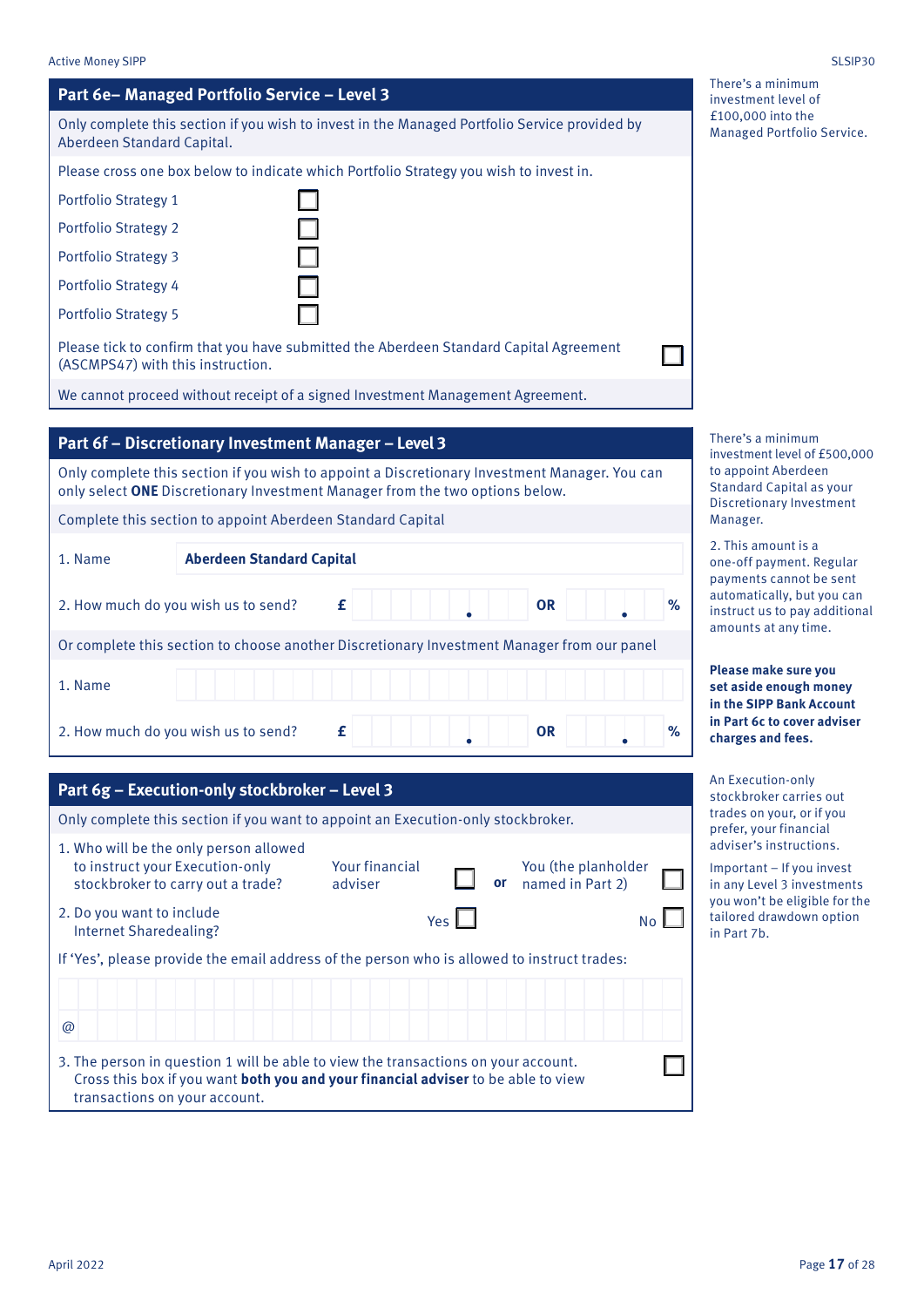### **Part 6h – Any other investments – Level 3**

In the investment details section, give all the relevant information where applicable, such as:

- details of fund(s) to be bought direct from the market
- type of share class accumulation or income, or
- details of the commercial property you want to buy.

Also, please provide details of any transfer payments that are in-specie. If there is not enough room for your needs, please attach a separate sheet(s) of paper.

### **Other providers forms**

When an application form or prospectus is required, please provide the necessary form. Once we have completed the form, we will send it direct to the product provider with the appropriate amount of money. There may be a delay in carrying out any investment instructions until all documentation has been received.

### **Commercial property**

If you wish to invest in commercial property, please attach the property information questionnaire along with this application.

| <b>Investment details</b> | <b>Investment</b><br>priority<br>order $(1-10)$ | Regular<br>payments<br><b>f</b> or % | Transfer/single<br>payments<br>£ or % |
|---------------------------|-------------------------------------------------|--------------------------------------|---------------------------------------|
|                           |                                                 |                                      |                                       |
|                           |                                                 |                                      |                                       |
|                           |                                                 |                                      |                                       |
|                           |                                                 |                                      |                                       |
|                           |                                                 |                                      |                                       |
|                           |                                                 |                                      |                                       |
|                           |                                                 |                                      |                                       |
|                           |                                                 |                                      |                                       |
|                           |                                                 |                                      |                                       |
|                           |                                                 |                                      |                                       |
|                           |                                                 |                                      |                                       |
|                           |                                                 |                                      |                                       |
|                           |                                                 |                                      |                                       |
|                           |                                                 |                                      |                                       |
|                           |                                                 |                                      |                                       |
|                           |                                                 |                                      |                                       |
|                           |                                                 |                                      |                                       |
|                           |                                                 |                                      |                                       |
|                           |                                                 |                                      |                                       |
|                           |                                                 |                                      |                                       |
|                           |                                                 |                                      |                                       |
|                           |                                                 |                                      |                                       |
|                           |                                                 |                                      |                                       |
|                           |                                                 |                                      |                                       |

Property can be difficult to sell so it may not be possible to sell investments when required. The valuation of property is generally a matter of opinion rather than fact.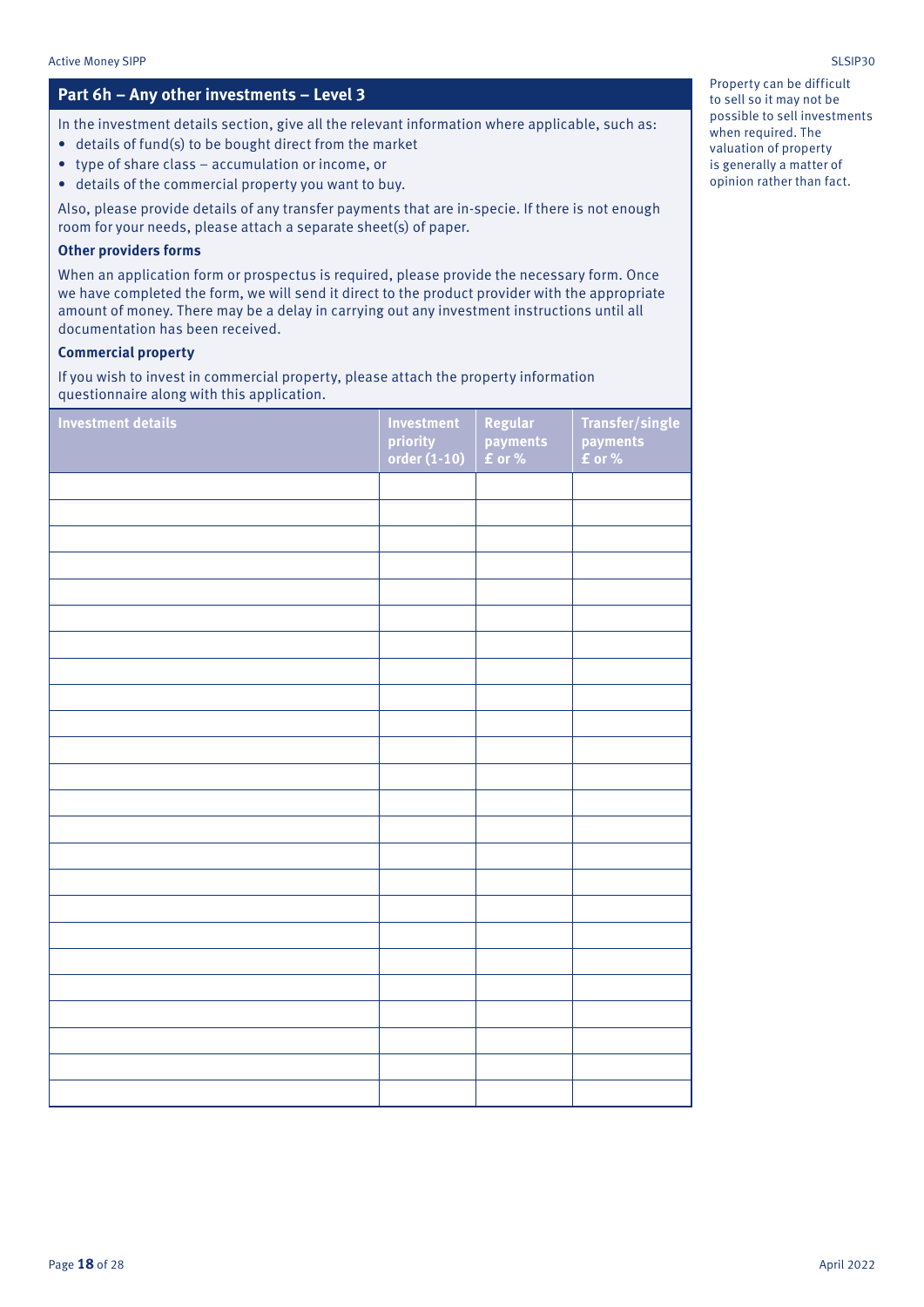| Specific amount |                                                                                                                             |                                                                                                                                                                                                                                                                                                                                                                                                                                                                                                                                                                                                                                                                                                                                                                                                                                                                                                                                                                                                                                                                                                                                                                                                                                                                                                                                                                                                                                                                                                                                                                                                                                                                                                                                          |
|-----------------|-----------------------------------------------------------------------------------------------------------------------------|------------------------------------------------------------------------------------------------------------------------------------------------------------------------------------------------------------------------------------------------------------------------------------------------------------------------------------------------------------------------------------------------------------------------------------------------------------------------------------------------------------------------------------------------------------------------------------------------------------------------------------------------------------------------------------------------------------------------------------------------------------------------------------------------------------------------------------------------------------------------------------------------------------------------------------------------------------------------------------------------------------------------------------------------------------------------------------------------------------------------------------------------------------------------------------------------------------------------------------------------------------------------------------------------------------------------------------------------------------------------------------------------------------------------------------------------------------------------------------------------------------------------------------------------------------------------------------------------------------------------------------------------------------------------------------------------------------------------------------------|
|                 |                                                                                                                             |                                                                                                                                                                                                                                                                                                                                                                                                                                                                                                                                                                                                                                                                                                                                                                                                                                                                                                                                                                                                                                                                                                                                                                                                                                                                                                                                                                                                                                                                                                                                                                                                                                                                                                                                          |
|                 |                                                                                                                             |                                                                                                                                                                                                                                                                                                                                                                                                                                                                                                                                                                                                                                                                                                                                                                                                                                                                                                                                                                                                                                                                                                                                                                                                                                                                                                                                                                                                                                                                                                                                                                                                                                                                                                                                          |
|                 |                                                                                                                             |                                                                                                                                                                                                                                                                                                                                                                                                                                                                                                                                                                                                                                                                                                                                                                                                                                                                                                                                                                                                                                                                                                                                                                                                                                                                                                                                                                                                                                                                                                                                                                                                                                                                                                                                          |
| £               |                                                                                                                             | a year                                                                                                                                                                                                                                                                                                                                                                                                                                                                                                                                                                                                                                                                                                                                                                                                                                                                                                                                                                                                                                                                                                                                                                                                                                                                                                                                                                                                                                                                                                                                                                                                                                                                                                                                   |
|                 |                                                                                                                             |                                                                                                                                                                                                                                                                                                                                                                                                                                                                                                                                                                                                                                                                                                                                                                                                                                                                                                                                                                                                                                                                                                                                                                                                                                                                                                                                                                                                                                                                                                                                                                                                                                                                                                                                          |
| £               |                                                                                                                             |                                                                                                                                                                                                                                                                                                                                                                                                                                                                                                                                                                                                                                                                                                                                                                                                                                                                                                                                                                                                                                                                                                                                                                                                                                                                                                                                                                                                                                                                                                                                                                                                                                                                                                                                          |
| £               |                                                                                                                             | a year                                                                                                                                                                                                                                                                                                                                                                                                                                                                                                                                                                                                                                                                                                                                                                                                                                                                                                                                                                                                                                                                                                                                                                                                                                                                                                                                                                                                                                                                                                                                                                                                                                                                                                                                   |
|                 |                                                                                                                             |                                                                                                                                                                                                                                                                                                                                                                                                                                                                                                                                                                                                                                                                                                                                                                                                                                                                                                                                                                                                                                                                                                                                                                                                                                                                                                                                                                                                                                                                                                                                                                                                                                                                                                                                          |
| £               |                                                                                                                             | a year                                                                                                                                                                                                                                                                                                                                                                                                                                                                                                                                                                                                                                                                                                                                                                                                                                                                                                                                                                                                                                                                                                                                                                                                                                                                                                                                                                                                                                                                                                                                                                                                                                                                                                                                   |
| Yes $\vert$     | No <sub>1</sub>                                                                                                             |                                                                                                                                                                                                                                                                                                                                                                                                                                                                                                                                                                                                                                                                                                                                                                                                                                                                                                                                                                                                                                                                                                                                                                                                                                                                                                                                                                                                                                                                                                                                                                                                                                                                                                                                          |
| £               |                                                                                                                             |                                                                                                                                                                                                                                                                                                                                                                                                                                                                                                                                                                                                                                                                                                                                                                                                                                                                                                                                                                                                                                                                                                                                                                                                                                                                                                                                                                                                                                                                                                                                                                                                                                                                                                                                          |
| $Yes$ $\Box$    | No                                                                                                                          |                                                                                                                                                                                                                                                                                                                                                                                                                                                                                                                                                                                                                                                                                                                                                                                                                                                                                                                                                                                                                                                                                                                                                                                                                                                                                                                                                                                                                                                                                                                                                                                                                                                                                                                                          |
| £               |                                                                                                                             |                                                                                                                                                                                                                                                                                                                                                                                                                                                                                                                                                                                                                                                                                                                                                                                                                                                                                                                                                                                                                                                                                                                                                                                                                                                                                                                                                                                                                                                                                                                                                                                                                                                                                                                                          |
|                 |                                                                                                                             |                                                                                                                                                                                                                                                                                                                                                                                                                                                                                                                                                                                                                                                                                                                                                                                                                                                                                                                                                                                                                                                                                                                                                                                                                                                                                                                                                                                                                                                                                                                                                                                                                                                                                                                                          |
|                 | How much of your full entitlement to tax-free lump sum do you want?<br>made up of tax-free lump sum, please give us a call. | Complete Part 7 if you want to take any benefits immediately. Otherwise go to Part 8.<br>• You should speak to your financial adviser to see if you are eligible to take your benefits<br>• The actual tax-free lump sum payment will depend on the value of the plan at the date the lump<br>• Income will start after all drawdown moves have taken place. For example, if three transfers are<br>received, we will pay out three tax-free lump sums and then start your income after we process<br>If you wish your income to be paid to an overseas bank account, or if this form cannot capture<br>your requirements then please give us separate signed written instructions.<br><b>Complete Part 7a</b><br><b>Complete Part 7b</b><br><b>Complete Part 7b</b><br>£<br>If you take a tax-free lump sum without buying an annuity, part of your plan must be designated for income<br>drawdown. The amount that's designated is normally three times the value of the tax-free lump sum.<br>1. You have three main options (a to c below). Option d is for drawdown to drawdown transfers only:<br>a. Full drawdown - taking your full entitlement to tax-free lump sum now<br>c. Tailored drawdown - taking a regular tax-free lump sum with or without a regular taxable<br>The payment frequency you choose in Section 2 will apply to both the regular tax-free<br>lump sum and taxable income. If you have asked for both, and you don't already have a<br>drawdown pot, then your first income will consist of tax-free income only. This will create<br>a reserve in the drawdown pot before we start paying out your taxable income.<br>If you have Capped drawdown and you want a regular payment which is fully or partly |

**Please note, this section does not include the option to buy an annuity. If you wish to buy an annuity please call or write to us with your requirements.**

ou may not be able to get oth the specific tax-free mp sum and the specific come you request. We ill contact your financial dviser if this is the case.

### **Part 7**

ension fund withdrawal arges will apply your plan has any vel 3 investments.

### **Part 7b**

you have Capped rawdown, please speak to ur financial adviser to find at the income limits that apply to you.

ease include parts 2 and 3  $\frac{1}{6}$  a P45 or a tax coding letter om HM Revenue & Customs.

this is not received, we ill apply emergency tax to e income payments.

ilored drawdown is not aitable if you are entitled a protected tax-free lump sum.

ilored drawdown is not vailable if you have any evel 3 investments in your an

nce your tax free lump sum has run out, you will need give us a new income struction.

or more information on ow we operate Tailored rawdown please see (SLSIP17).

ou will have a money purchase annual allowance  $E_4$ ,000 if you take any come from your plan, less you have capped rawdown.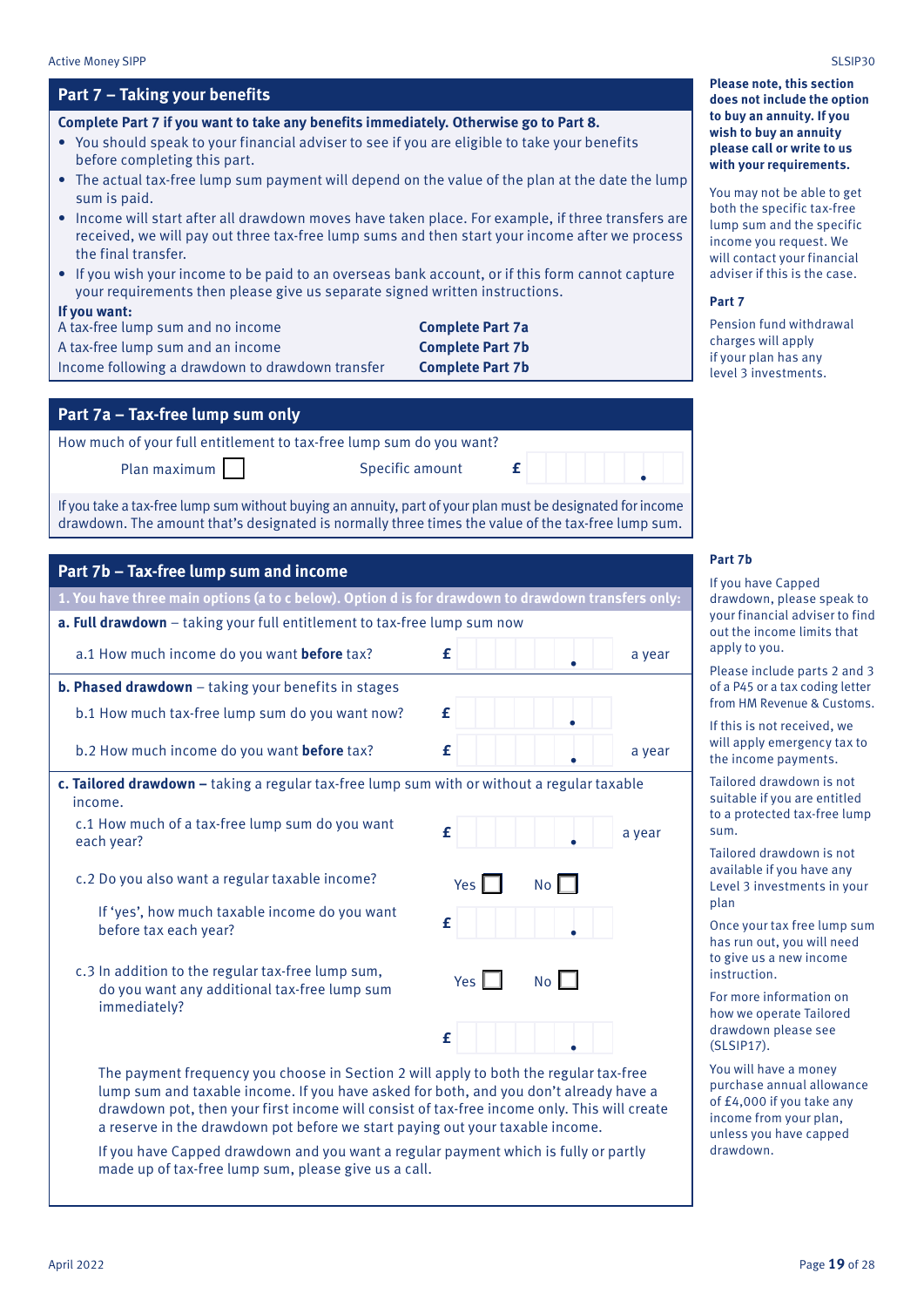| Part 7b - Tax-free lump sum and income (continued)                                                                                                                                                                                                 |                        |                                                                                                                |
|----------------------------------------------------------------------------------------------------------------------------------------------------------------------------------------------------------------------------------------------------|------------------------|----------------------------------------------------------------------------------------------------------------|
| d. Drawdown to drawdown transfer - income only                                                                                                                                                                                                     |                        |                                                                                                                |
| d.1 How much income do you want before tax?                                                                                                                                                                                                        | £<br>a year            |                                                                                                                |
| Capped  <br>d.2 What type of drawdown are you transferring?                                                                                                                                                                                        | Flexible               |                                                                                                                |
| d.3 If you have ticked Capped, do you want to convert to Flexible? Yes                                                                                                                                                                             | <b>No</b>              |                                                                                                                |
| 2. How often do you want your income to be paid and/or regular tax-free lump sum to be paid?                                                                                                                                                       |                        |                                                                                                                |
| Once a month<br>Once every 3 months                                                                                                                                                                                                                | Once every 4 months    |                                                                                                                |
| Once every 6 months<br>Once a year                                                                                                                                                                                                                 |                        |                                                                                                                |
| 3. When do you want to take your first (income) payment                                                                                                                                                                                            |                        |                                                                                                                |
| Between 1st and 28th                                                                                                                                                                                                                               |                        |                                                                                                                |
| Part 7c - Protection from the Lifetime Allowance<br>Have you registered or applied for (do not tick any boxes if you have NOT registered or                                                                                                        |                        | If you have registered for<br>enhanced protection or any<br>version of fixed protection<br>you should not have |
| applied for protection):                                                                                                                                                                                                                           | Fixed protection 2012  | completed Part 4 of this<br>form. Please speak to your                                                         |
| Primary protection $\Box$<br>Enhanced protection                                                                                                                                                                                                   |                        | financial adviser.                                                                                             |
| Individual protection 2014                                                                                                                                                                                                                         | Fixed protection 2014  |                                                                                                                |
| Individual protection 2016*                                                                                                                                                                                                                        | Fixed protection 2016* |                                                                                                                |
| Please forward a copy of any certificate(s) or letters you have received from HM Revenue & Customs.                                                                                                                                                |                        |                                                                                                                |
| * Some levels of protection can be completed online, meaning you might not have received<br>a certificate or letter in writing. If you have a certificate or reference number from an online<br>application, please provide it in the boxes below: |                        |                                                                                                                |
|                                                                                                                                                                                                                                                    |                        |                                                                                                                |
|                                                                                                                                                                                                                                                    |                        | 'Pre' means the part of                                                                                        |
| Your investment options when taking benefits                                                                                                                                                                                                       |                        | your plan that's made<br>up of pre pension date                                                                |
| In Part 7d, you can choose:                                                                                                                                                                                                                        |                        | accounts 'Post' means                                                                                          |

- 1. which investments you want your tax-free lump sum paid from and to designate for income drawdown (question 1)
- 2. how you want each new amount that's designated for income drawdown to be invested (question 2)
- 3. which investments you want your income paid from (question 3)

### **Defaults**

If you don't give us full instructions, the following defaults apply:

- We'll move a proportion of every investment from the 'pre' to the 'post' part of your plan.
- We'll provide your tax-free lump sum by cancelling units proportionately from every SLIP fund that's moving from 'pre' to 'post' (if there is not enough in the SLIP funds we'll pay the difference from the SIPP Bank Account).
- We'll provide your income by cancelling units from every SLIP fund held in the 'post' part of your plan and by taking money from the SIPP Bank Account (in proportion to your investment in those SLIP funds and the other assets held in the 'post' part of your plan).

'Pre' means the part of our plan that's made p of pre pension date ccounts. 'Post' means the part of your plan that's made up of post pension date accounts. See the key features document (SLSIP17) or the terms & conditions

booklet (SLSIP62) for more information about these accounts.

For more information on the defaults see the terms & conditions booklet (SLSIP62).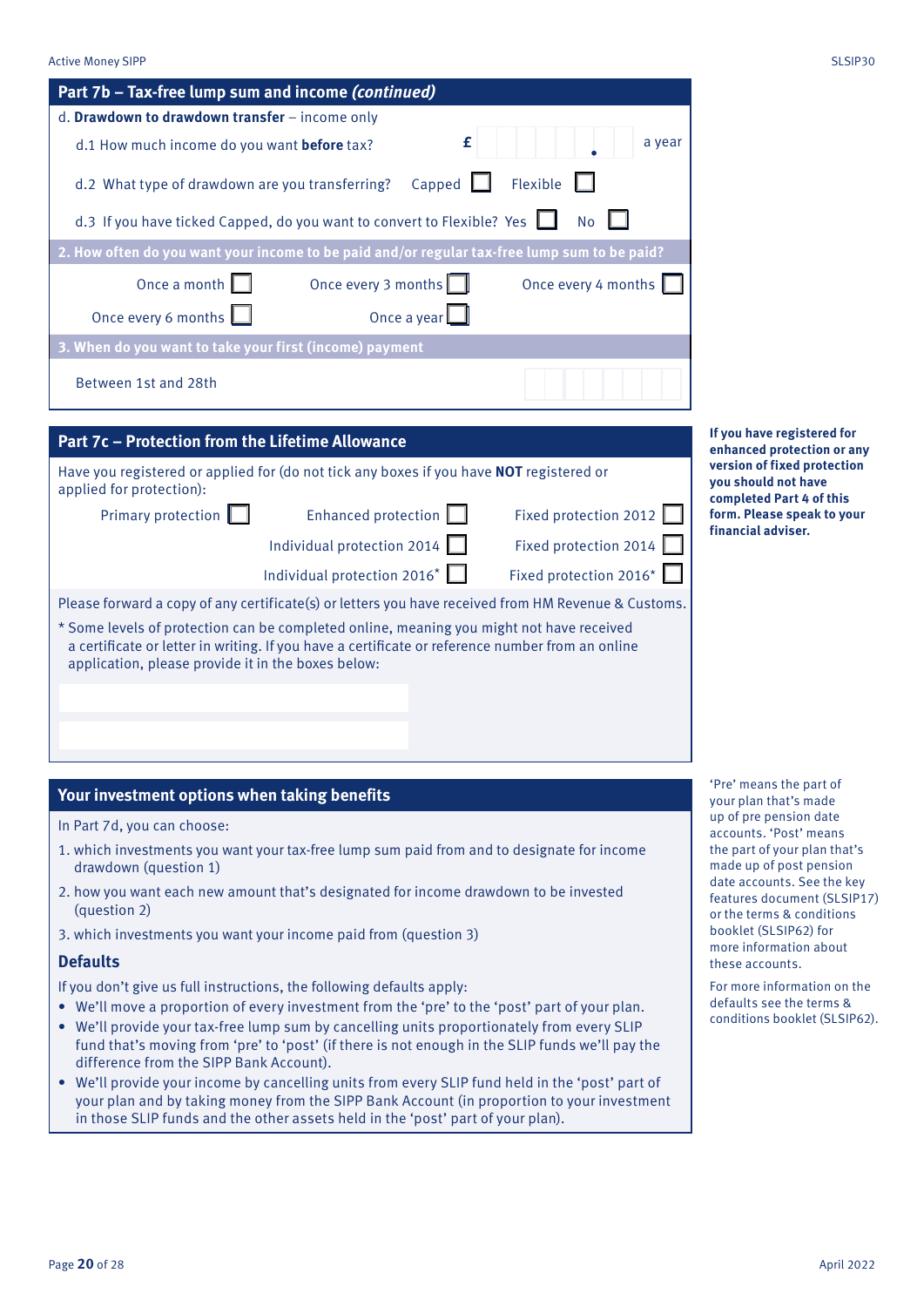| <b>Active Money SIPP</b> | SLSIP30 |
|--------------------------|---------|
|                          |         |

| <u>Part 7d – Which investments will you use to provide your benefits?</u>                                                                      |                |       |
|------------------------------------------------------------------------------------------------------------------------------------------------|----------------|-------|
| If you are taking all your benefits now (full drawdown), you can miss question 2.                                                              |                |       |
| 1. Which investments do you want your tax-free<br>lump sum paid from?<br>(These are also the funds we will designate for income drawdown.)     | Default        | Other |
| 2. How do you want each new amount that's designated for<br>income drawdown to be invested?                                                    | Default $\Box$ | Other |
| 3. Which investments do you want us to pay your income from?                                                                                   | Default $\Box$ | Other |
| If you selected 'Other' in 1, 2 or 3 above, please give details in Part 7e on page 21.<br>Otherwise, go straight to Part 7f (Account details). |                |       |

## **Part 7e – Specific funds to provide your benefits**

If you chose 'Other' in:

- 1 in Part 7d, complete tables 1 and 2 below, and
- 2 in Part 7d, complete table 3 below, and
- 3 in Part 7d, complete table 4 below.

| 1. Choose the investments you want to move from 'pre' to 'post' in the table below: |                             |                           |  |  |  |
|-------------------------------------------------------------------------------------|-----------------------------|---------------------------|--|--|--|
| <b>Fund</b><br>code                                                                 | <b>SLIP</b> fund name       | <b>Amount</b><br>(as a %) |  |  |  |
|                                                                                     |                             |                           |  |  |  |
|                                                                                     |                             |                           |  |  |  |
|                                                                                     |                             |                           |  |  |  |
|                                                                                     |                             |                           |  |  |  |
|                                                                                     |                             |                           |  |  |  |
|                                                                                     |                             |                           |  |  |  |
|                                                                                     |                             |                           |  |  |  |
|                                                                                     | % of additional investments | $\%$                      |  |  |  |
|                                                                                     | Total (must add up to 100%) | $\%$                      |  |  |  |

**2. From Funds moving from 'pre', which of these investments do you want to pay the tax-free lump sum from?**

| <b>Fund</b><br>code | <b>SLIP fund name</b>       | <b>Amount</b><br>(as a %) |
|---------------------|-----------------------------|---------------------------|
|                     |                             |                           |
|                     |                             |                           |
|                     |                             |                           |
|                     |                             |                           |
|                     |                             |                           |
|                     |                             |                           |
|                     |                             |                           |
|                     | % of additional investments | $\frac{0}{0}$             |
|                     | Total (must add up to 100%) | $\frac{0}{0}$             |

**Part 7d, Question 1**

Your answer to this question decides which investments are to move from the 'pre' to the 'post' part of your plan.

### **Part 7e**

The SLIP funds you name in table 2 are the funds from which we'll provide your tax-free lump sum. If their total value in the 'pre' part of the plan is less than four times the tax-free lump sum, we'll also move a proportion of the additional investments.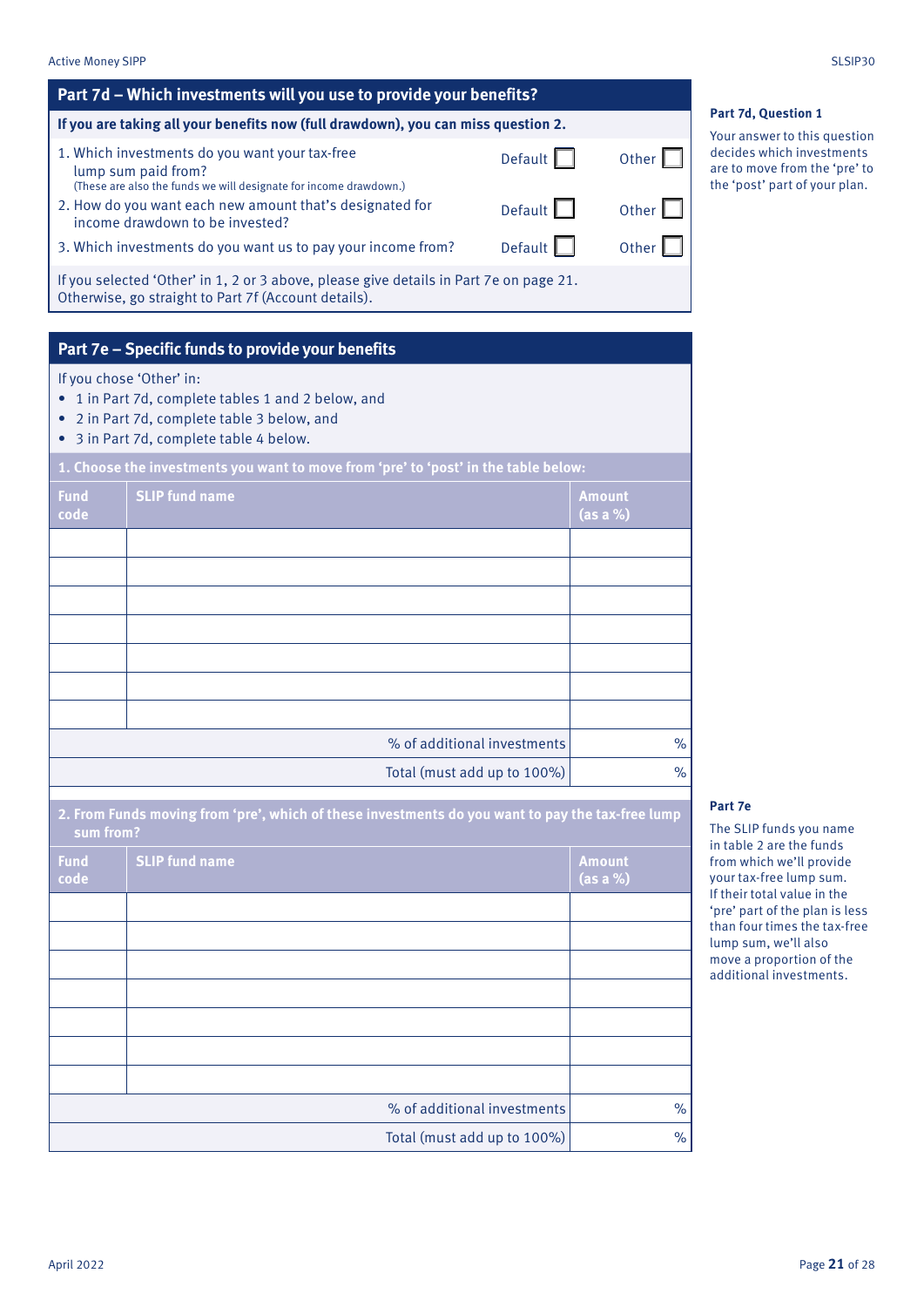|                                                                                                               | Part 7e – Specific funds to provide your benefits (continued)                     |                             |  |  |  |  |  |
|---------------------------------------------------------------------------------------------------------------|-----------------------------------------------------------------------------------|-----------------------------|--|--|--|--|--|
| 3. Choose how you want to invest each new amount that's designated for income drawdown in<br>the table below: |                                                                                   |                             |  |  |  |  |  |
| <b>Fund</b><br>code                                                                                           | <b>SLIP fund name</b>                                                             | <b>Amount</b><br>$(as a %)$ |  |  |  |  |  |
|                                                                                                               |                                                                                   |                             |  |  |  |  |  |
|                                                                                                               |                                                                                   |                             |  |  |  |  |  |
|                                                                                                               |                                                                                   |                             |  |  |  |  |  |
|                                                                                                               |                                                                                   |                             |  |  |  |  |  |
|                                                                                                               | % of additional investments                                                       | $\%$                        |  |  |  |  |  |
|                                                                                                               | Total (must add up to 100%)                                                       | $\%$                        |  |  |  |  |  |
|                                                                                                               | 4. Choose the investments you want us to pay your income from in the table below: |                             |  |  |  |  |  |
| <b>Fund</b><br>code                                                                                           | <b>SLIP fund name</b>                                                             | <b>Amount</b><br>$(as a %)$ |  |  |  |  |  |
|                                                                                                               |                                                                                   |                             |  |  |  |  |  |
|                                                                                                               |                                                                                   |                             |  |  |  |  |  |
|                                                                                                               |                                                                                   |                             |  |  |  |  |  |
|                                                                                                               |                                                                                   |                             |  |  |  |  |  |

# $\bigcap$

**4.** You need to ensure that you have enough money in the SLIP funds or the SIPP Bank Account to pay your income. You may need to sell some of your additional investments to provide the necessary amount.

| <b>Part 7f - Account details</b>                                                                                                                                                                                                                                                                                                     |                            |
|--------------------------------------------------------------------------------------------------------------------------------------------------------------------------------------------------------------------------------------------------------------------------------------------------------------------------------------|----------------------------|
|                                                                                                                                                                                                                                                                                                                                      |                            |
| To enable us to pay any benefits, please provide your bank/building society details below.                                                                                                                                                                                                                                           |                            |
| Name of bank/<br>building society                                                                                                                                                                                                                                                                                                    |                            |
| <b>Bank or Building</b><br>Society Account No.                                                                                                                                                                                                                                                                                       | <b>Branch</b><br>Sort Code |
| Name of account/<br>roll number to<br>be credited                                                                                                                                                                                                                                                                                    |                            |
| Your building society's own bank details: With some building society accounts we are required to<br>credit the society's own bank account and they then credit your personal account. Please check<br>with your building society to see if this is necessary. If it is, then please ask them to supply the<br>following information: |                            |
| <b>Building society</b><br>name                                                                                                                                                                                                                                                                                                      |                            |
| Account number/<br>roll number                                                                                                                                                                                                                                                                                                       | <b>Branch</b><br>Sort Code |

% of SIPP Bank Account | %

Total (must add up to 100%) |  $\%$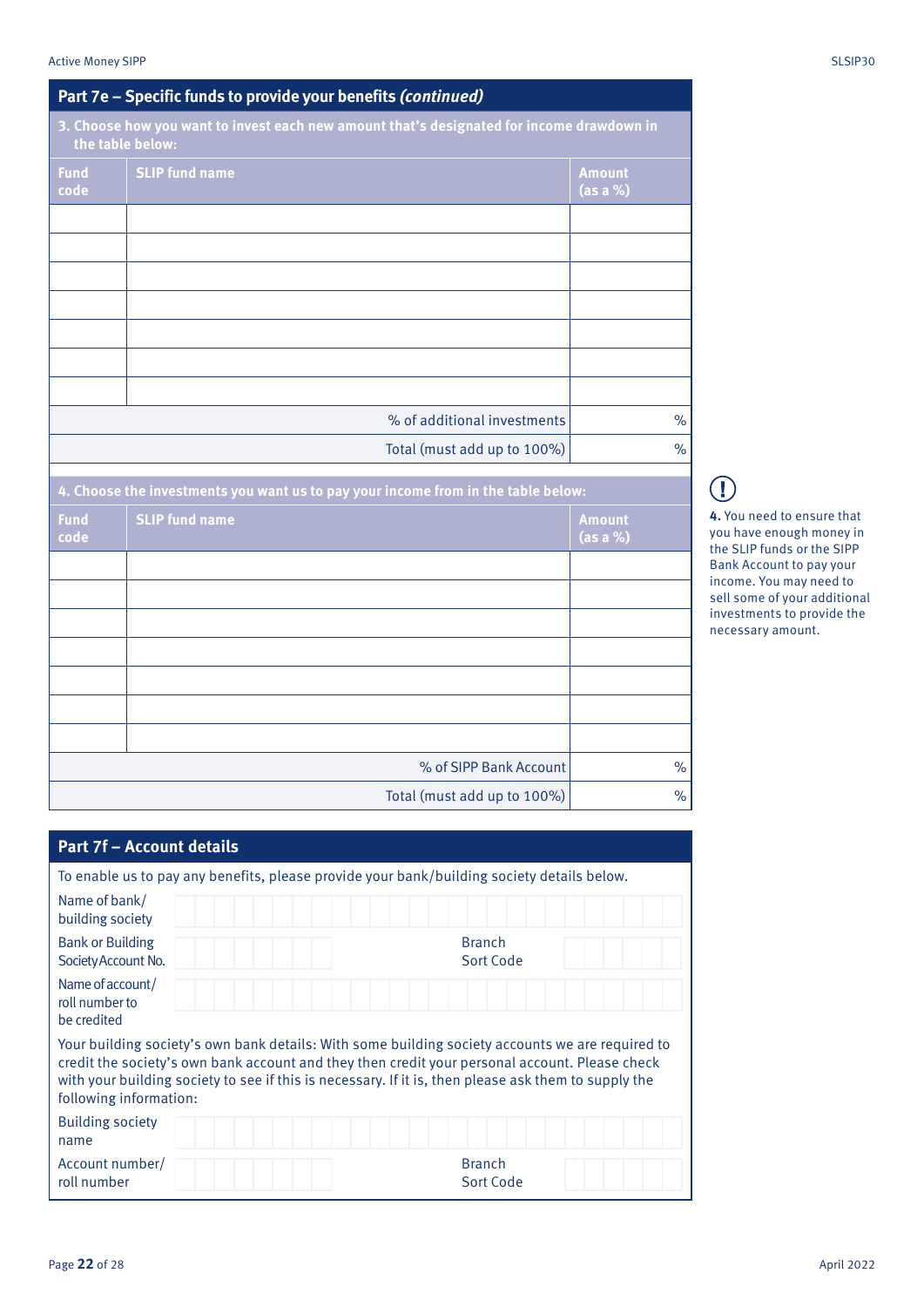## **Part 7g – Recycling of lump sums**

- 1. Because of the lump sum in Part 7a or 7b, will the future payments made by you, your employer and any third party on your behalf, to this plan or to any other pension plan, be significantly greater than they otherwise would be?
- 2. Were the payments already made by you, your employer and any third party on your behalf, to this plan or to any other pension plan, significantly greater than they otherwise would have been if you had not been expecting to receive the lump sum in Part 7a or 7b?

If you are recycling you must tell us within 30 days.

### **Part 7h – Lifetime Allowance checks**

- 1. Are you about to take retirement benefits from another pension scheme or policy?  $Yes \parallel Wo$ 2. Have you ever taken any tax-free lump sum or pension from another pension scheme or policy? Yes No
- 3. If you have answered yes to questions 1 or 2, have you exceeded your Lifetime Allowance?
- 4. If no, what percentage of your Lifetime Allowance have you used?

5. Will the retirement benefits in this form exceed the Lifetime Allowance?  $Y_{\text{es}}\Box$  No

If you answer 'Yes' to any of these questions, we may contact you for more details.

### **Declaration**

If I have chosen tailored drawdown, I will inform Standard Life immediately if I start to take any retirement benefits from another pension scheme or policy.

If I have chosen full, phased or tailored drawdown, I declare that my answers to the above questions are correct.

I authorise Standard Life to accept information provided from the financial adviser named in this form regarding the amount of the Lifetime Allowance I have used up and the value of retirement benefits I have already taken or I am about to take from other pension schemes or policies.

If you **do not** want to give us this authorisation, cross this box.

**Date** (DD/MM/YYYY)

**Signature**

| Yes | <b>No</b> |
|-----|-----------|
| Yes | No        |

Yes II No

**.**

| If you answer 'Yes' to either |
|-------------------------------|
| question, please read         |
| leaflet GEN449 - 'Recycling   |
| of lump sums' which           |
| explains what recycling       |
| means and what the tax        |
|                               |

consequences are.

To be 'significantly greater' the total increase in the payments must be more than 30% of the lump sum.

#### **Part 7h**

**Part 7g**

Please refer to 'Information about tax relief, limits and your pension' (GEN658) for more information on the Lifetime Allowance.

**If you do not cross this box we will assume that you have given your adviser your authority.**

### **Signature required if taking any benefits now.**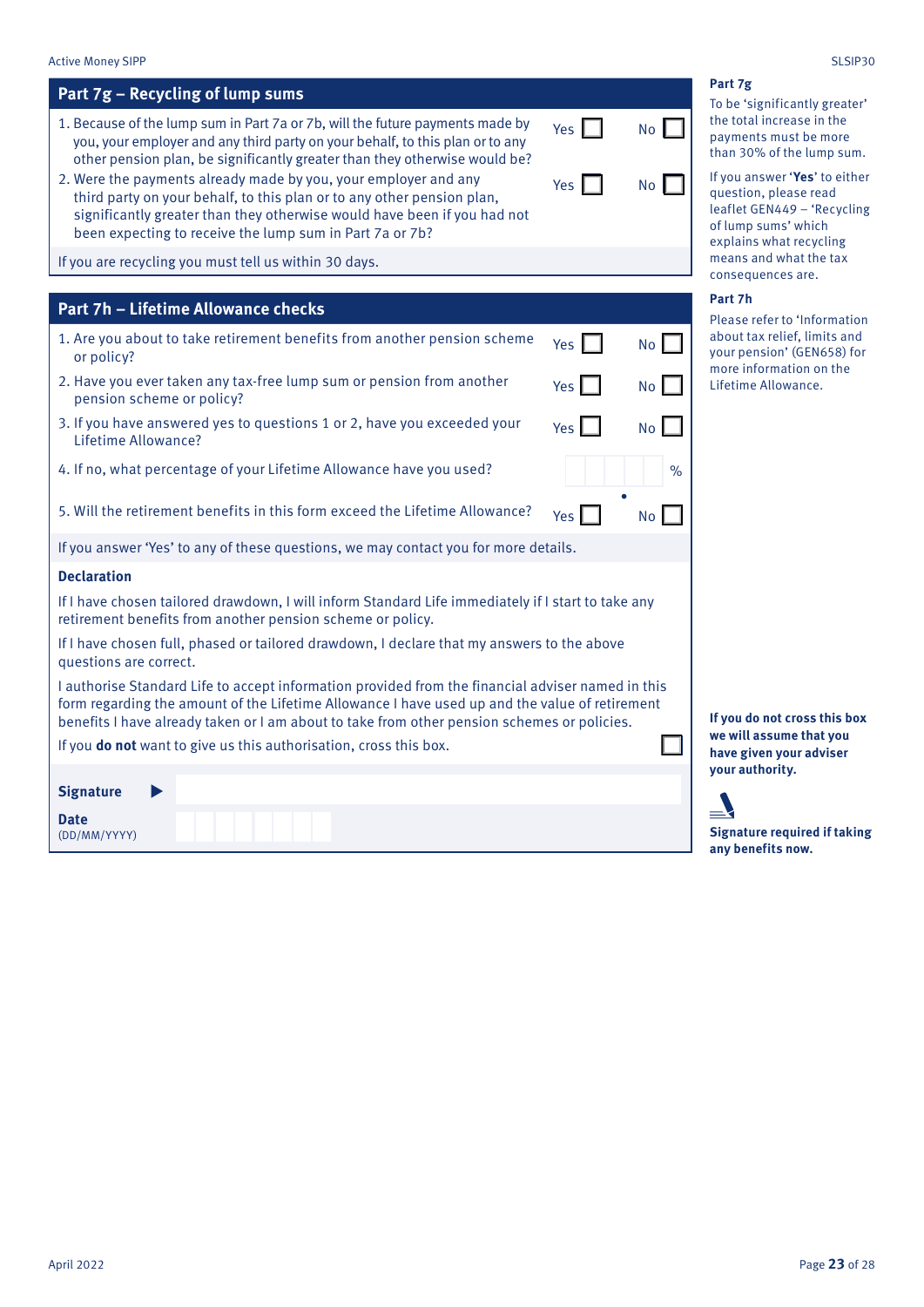### **Part 8 – Important information and declarations**

Please read Parts 8a to 8e before signing the declaration in Part 8f.

If you decide to opt-out of receiving information from us, please cross the box in Part 8b.

You can, if you wish, stop your adviser from telling us how to invest your money by crossing the box in Part 8e.

Part 8g should only be completed if a legal guardian needs to sign this application.

### **Part 8a – Instruction for payment of death benefits**

If you die before using all of your fund under the Standard Life Self Invested Personal Pension Scheme to buy annuities, the remaining fund can be paid out as a lump sum and/or used to provide pension benefits for your dependants. You can complete the attached 'Instruction for payment of death benefits' (SLSIP36) to tell us who you would like your death benefits paid out to.

### **Part 8b – Data Protection Notice and Communication Preferences – Important, please read**

We're committed to maintaining the trust and confidence of our customers. Our Privacy Policy explains how we use our customers' personal information. It explains when and why we collect personal information about our customers, how we use it, the conditions under which we may share it with others and how we keep it secure. It also explains how you can obtain details of the information we hold about you, and the choices you have about how we use that information. You can get a copy of our Privacy Policy on our website: https://www.standardlife.com/sl/privacypolicy/slal.page.

### **Part 8c – Money Laundering Regulations**

To comply with the Money Laundering Regulations, we are required to verify the identity of our customers. We do this by carrying out an online identity check with a reference agency. This is not a credit check and will not affect your credit rating. The agency will verify your identity against public records and confirm whether you have a credit history (but will not disclose any information to us about your actual borrowings). The agency will add a note to your credit file to show that an identity check was requested by Standard Life. If successful, a copy of the results will be held by Standard Life to evidence that your identity has been verified. We regret that we cannot offer an alternative unless the online check does not confirm your identity, in which case we will carry out a manual check.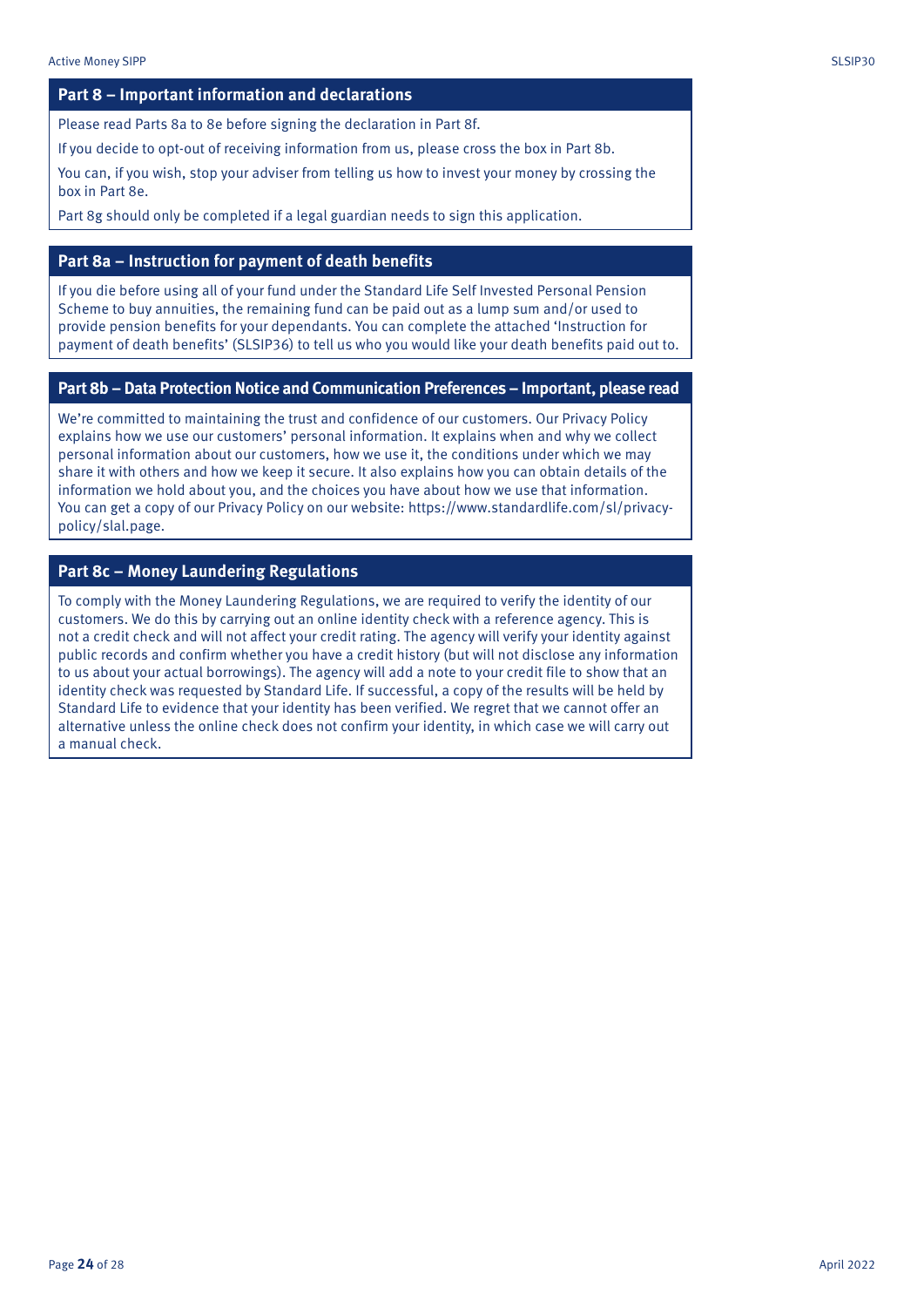### **Part 8d – Declarations – Important, please read**

### **Important information**

### **HM Revenue & Customs warning**

This application will also be used as an application for tax relief at source. If you give false information you may be prosecuted.

### **Declaration by Standard Life**

If Standard Life Assurance Limited accepts this application, it hereby agrees as administrator and provider in terms of the rules of the Standard Life Self Invested Personal Pension Scheme to administer the Scheme as required by the rules.

### **Your declaration**

- 1. I, the person named in Part 2 of this application, request that the benefits described in or arising from payments specified in the application be provided for me under the Standard Life Self Invested Personal Pension Scheme, and in consideration of its acceptance I undertake to be bound in all respects by the rules of the Scheme in force from time to time.
- 2. I declare that to the best of my knowledge and belief, the statements made in this application whether in my handwriting or not, are correct and complete.
- 3. I agree to be bound by the SIPP Terms and Conditions and the Terms and Conditions for paying adviser charges.
- 4. I request the trustee to appoint the investment manager(s), if any, named in Part 6 of this application.
- 5. I agree to my financial adviser receiving the adviser charge(s) described in Part 5 and authorise Standard Life to accept all future instructions from my adviser to pay the charges that I have agreed with my adviser.
- 6. I have read the Data Protection Notice and I agree that my personal data may be used for the purposes described (subject to me exercising my right not to be contacted with details of other products or services).
- 7. I understand that I can access the Key Investor Information Documents (KIIDs) for my chosen funds (where available) from the standardlife.co.uk website or by calling Standard Life.

### **If I am applying to make regular or single payments**

- 8. I declare that the total payments to any registered pension scheme, in respect of which I am entitled to relief under section 188 of the Finance Act 2004, will not exceed the higher of the 'basic amount' or my relevant UK earnings, within the meaning of section 189 of that Act, for that tax year. (The 'basic amount' for the current tax year is £3,600 gross. This may change in future tax years.)
- 9. I declare that I will tell Standard Life if an event occurs (such as those listed in my Key Features Document) as a result of which I will no longer be entitled to relief for my payments under section 188 of the Finance Act 2004. I will do so before the end of the tax year in which the event occurs, or within 30 days of the event if this is later.

### **If I am applying to make a transfer payment**

### **My declarations to the administrators of the transferring schemes named in Part 3**

- 10. I authorise and instruct you to transfer funds from the plan(s) as listed in Part 3 directly to Standard Life. Where you have asked me to give you any original policy document(s) in return for the transfer of funds and I am unable to do so, I promise that I will be responsible for any losses and/or expenses which are the result, and which a reasonable person would consider to be the probable result, of any untrue, misleading or inaccurate information deliberately or carelessly given by me, or on my behalf, either in this form or with respect to benefits from the plan.
- 11. I authorise you to release all necessary information to Standard Life to enable the transfer of funds to Standard Life.
- 12. I authorise you to obtain from and release to the financial adviser named in this application any additional information that may be required to enable the transfer of funds.
- 13. If an employer is paying contributions to any of the plans as listed in Part 3, I authorise you to release to that employer any relevant information in connection with the transfer of funds from the relevant plan(s).
- 14. Until your application is accepted, Standard Life's liability is limited to the return of the total payment(s) to the transferring scheme(s).
- 15. Where the payment(s) made to Standard Life represent(s) all of the funds under the plan(s) listed in Part 3, then payment made as requested will mean that I shall no longer be entitled to receive pension or other benefits from the plan(s) listed.
- 16. Where the payment(s) made to Standard Life represent(s) part of the funds under the plan(s) listed in Part 3, then payment made as requested will mean that I shall no longer be entitled to receive pension or other benefits from that part of the plan(s) represented by the payment(s).

By filling in this form, you are applying to enter into a contract with Standard Life.

We will provide you with a copy of this form and the terms and conditions of the contract on request.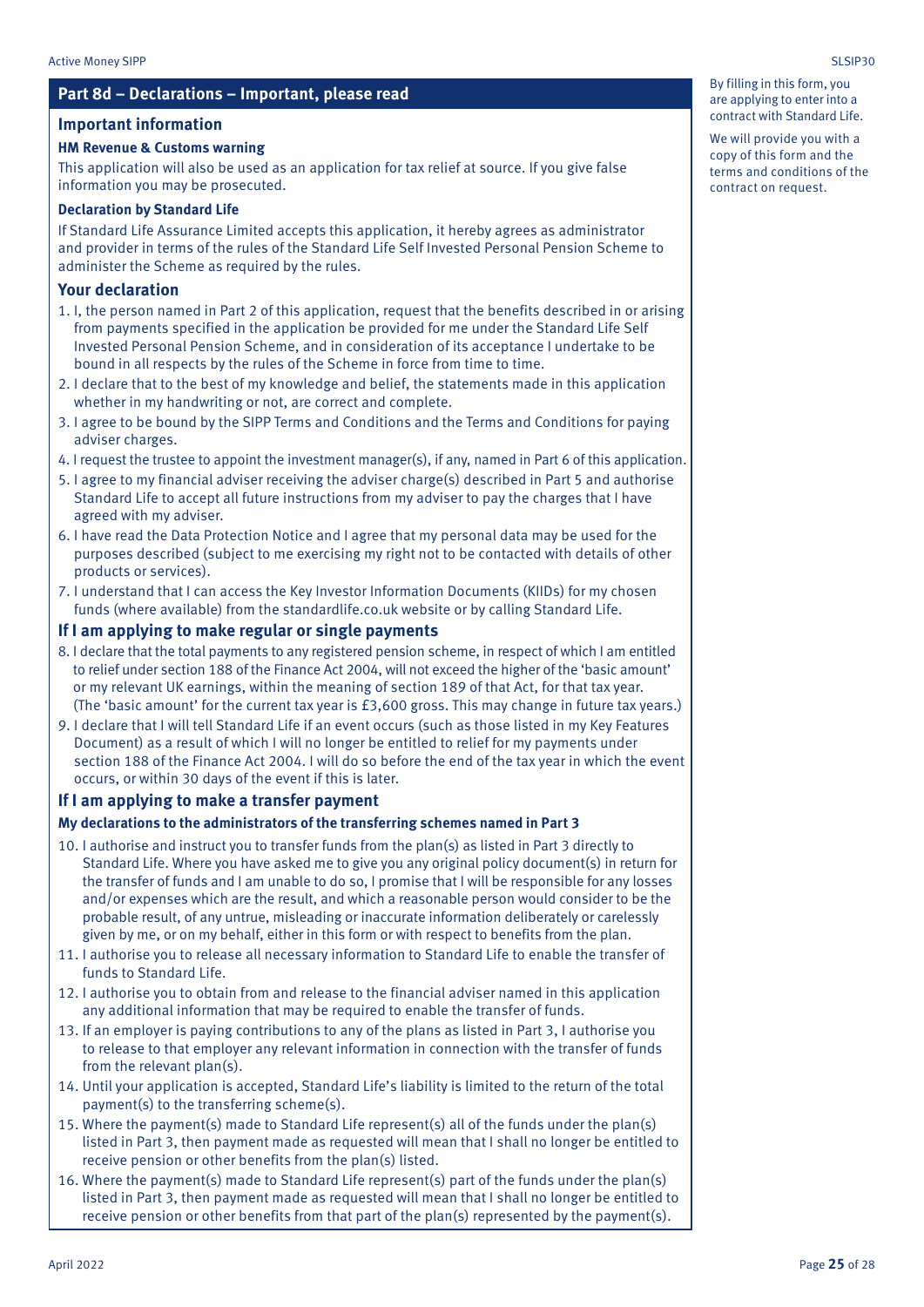### **Part 8d – Declarations – Important, please read (continued)**

### **My declarations to Standard Life Assurance Limited and the administrators of the transferring schemes**

17. I promise to accept responsibility in respect of any claims, losses and expenses that Standard Life and the administrator of the transferring scheme may incur as a result of any incorrect information provided by me in this application or of any failure on my part to comply with any aspect of this application.

### **If I am applying to take income drawdown**

18. I understand that I have the right to change my mind the first time I apply a pension date to my plan to take income drawdown.

### **If I am transferring funds already in capped drawdown**

- 19. I understand that Standard Life will create a separate arrangement for each part of the drawdown transfer payment that is subject to a separate review date.
- 20. I understand that Standard Life must continue to apply the same income year to the transfer payment that applied under the transferring scheme, and to apply the same maximum income until the income is recalculated.

### **Part 8e – Authorising your financial adviser to give investment instructions on your behalf**

I authorise Standard Life to accept instructions from the financial adviser named in this form to buy or sell investments under my plan. This authorisation will apply until Standard Life receives a written instruction from me changing or withdrawing my Authorisation.

If you **do not** want to authorise your financial adviser, as outlined above, cross this box:

### **Part 8f – Reminders and your signature**

**Before signing this form, check that you:**

- 1. Have enclosed other application forms, if applicable
- 2. Have completed all the appropriate parts
- 3. Have read through all the declarations

**It is a serious offence to give false statements. The penalties are severe and could lead to prosecution. You must tell us if any information changes before your plan starts. If you don't or you fail to tell us any other relevant information, it may make your plan void.**

If you are making more than three transfers into this plan please show the scheme reference numbers/policy numbers in the table below for the transfers included on any photocopies of Part 3. Declarations 10 - 20 in Part 8d above apply to all transfer payments shown in Part 3 or on photocopies of Part 3 submitted with this application.

**Scheme reference number/policy number**

**Please now sign the form.**

**Date** (DD/MM/YYYY)

**Signature**

**Part 8e**

If you do not complete this section we will assume that you have given your adviser your authority. You must leave the cross box blank if you want your adviser to be able to contact us with investment instructions on your behalf.

If you are signing this form as a legal guardian please ensure you also complete Part 8g.

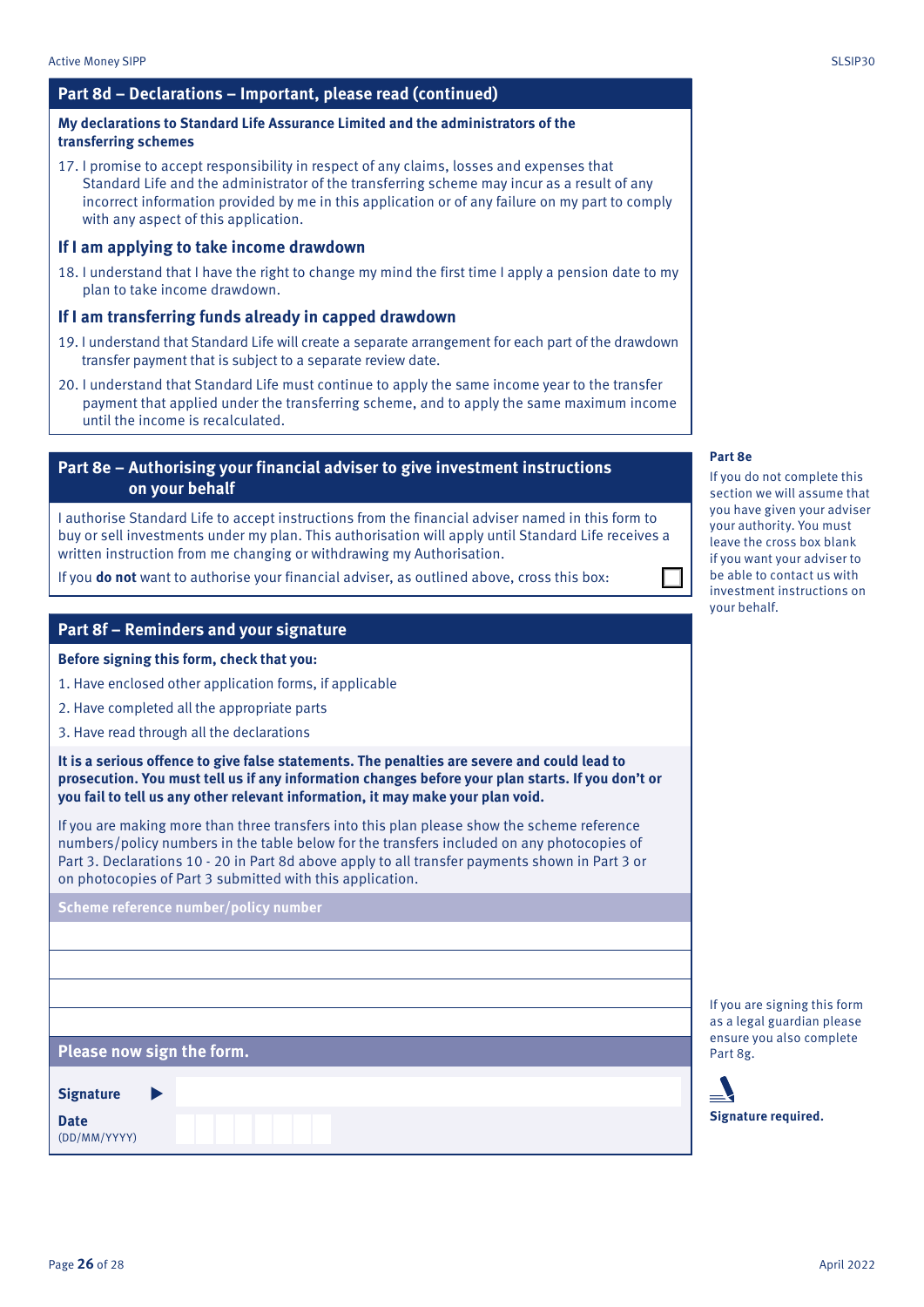#### Active Money SIPP SLSIP30

| Part 8g - Declaration - by legal guardian |  |  |  |  |
|-------------------------------------------|--|--|--|--|
|-------------------------------------------|--|--|--|--|

- I understand that the payments made to this Scheme in respect of the person named in Part 2 will only be returned to them in the form of benefits payable under the rules of the Scheme. In particular I understand that normally no benefits will be returned to them before age 55.
- I also understand that until the person reaches age 16, I am responsible for ensuring that the payment limits set by HM Revenue & Customs are not exceeded.

| <b>Title</b><br>(Mr/Mrs/Miss/Ms/<br>Other eg Dr/Rev) | Male $\Box$ | Female $\Box$ |                                            |       |               |  |
|------------------------------------------------------|-------------|---------------|--------------------------------------------|-------|---------------|--|
| Surname                                              |             |               |                                            |       |               |  |
| First name(s)<br>in full                             |             |               |                                            |       |               |  |
| <b>Address</b>                                       |             |               |                                            |       |               |  |
| House number                                         |             |               |                                            |       |               |  |
| <b>Street</b>                                        |             |               |                                            |       |               |  |
| City/Town                                            |             |               |                                            |       |               |  |
| County                                               |             |               |                                            |       |               |  |
| Postcode                                             |             |               | How long have you<br>been at this address? | Years | <b>Months</b> |  |
| Date of birth<br>(DD/MM/YYYY)                        |             |               |                                            |       |               |  |
| <b>Telephone</b>                                     |             |               |                                            |       |               |  |
| Work                                                 |             |               |                                            |       |               |  |
| Home                                                 |             |               |                                            |       |               |  |
| Mobile                                               |             |               |                                            |       |               |  |
| <b>National</b><br>Insurance<br>Number               |             |               |                                            |       |               |  |
| <b>Signature</b><br>$\blacktriangleright$            |             |               |                                            |       |               |  |
| <b>Date</b><br>(DD/MM/YYYY)                          |             |               |                                            |       |               |  |

### **Part 8g**

You only need to complete this section if you are the legal guardian of the person named in Part 2.

**Legal Guardian's signature required (if any).**

Page **27** of 28